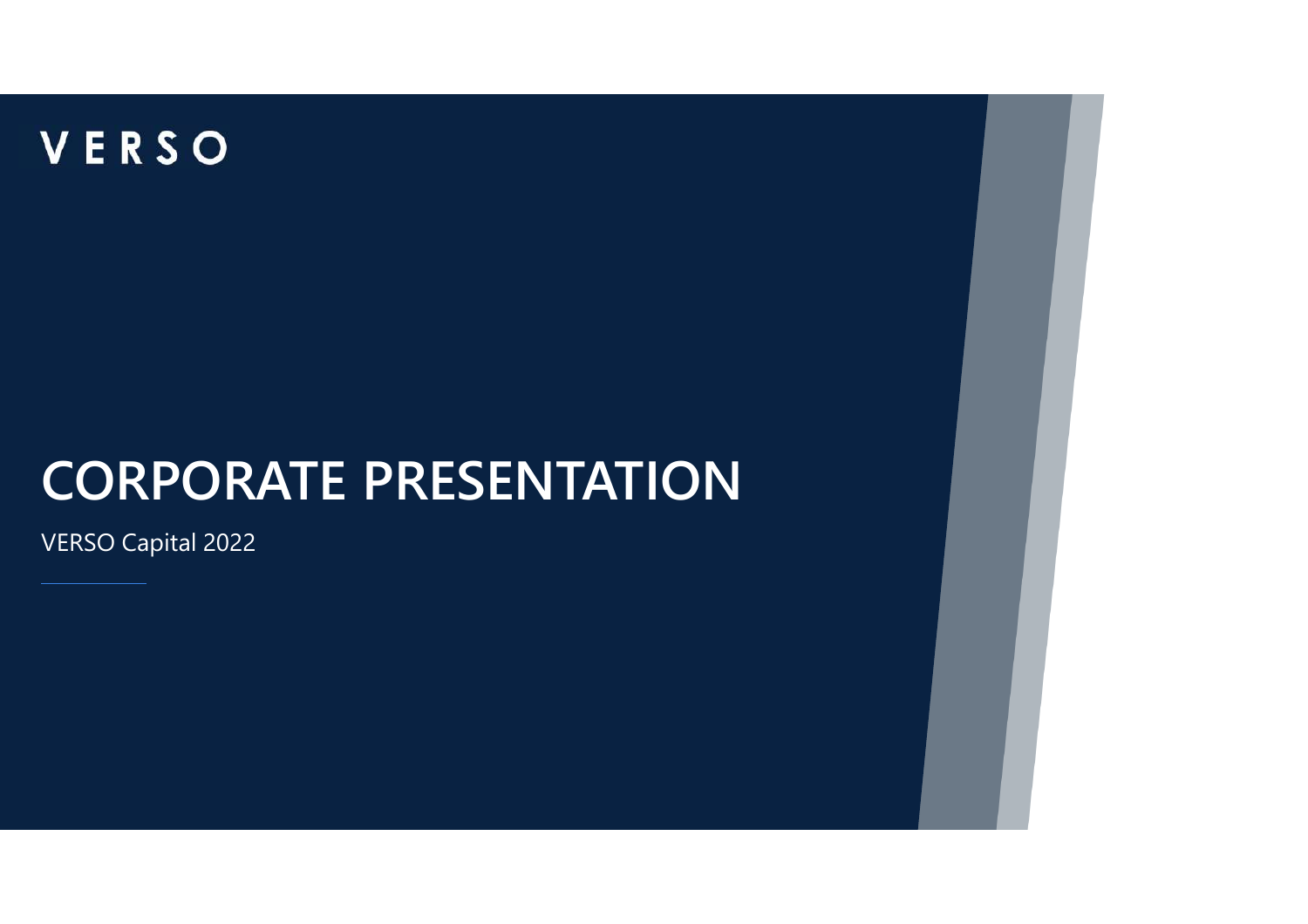### **THE GLOBAL MERCHANT BANKING FIRMSINCE 1958**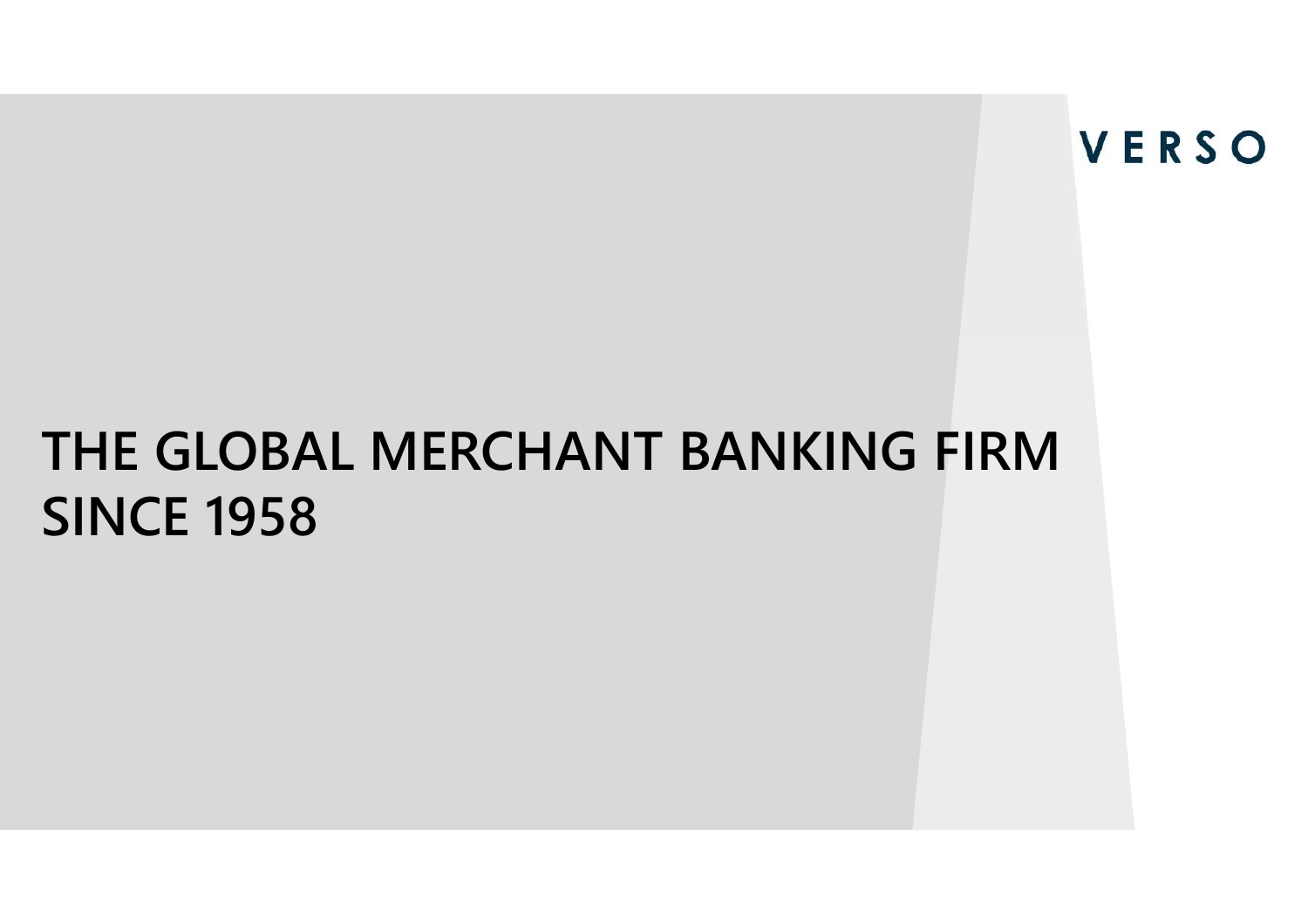# **APR <sup>2021</sup> EAT JUST / GOOD MEAT MAJOR INVESTOR INVESTED USD 85,000,000**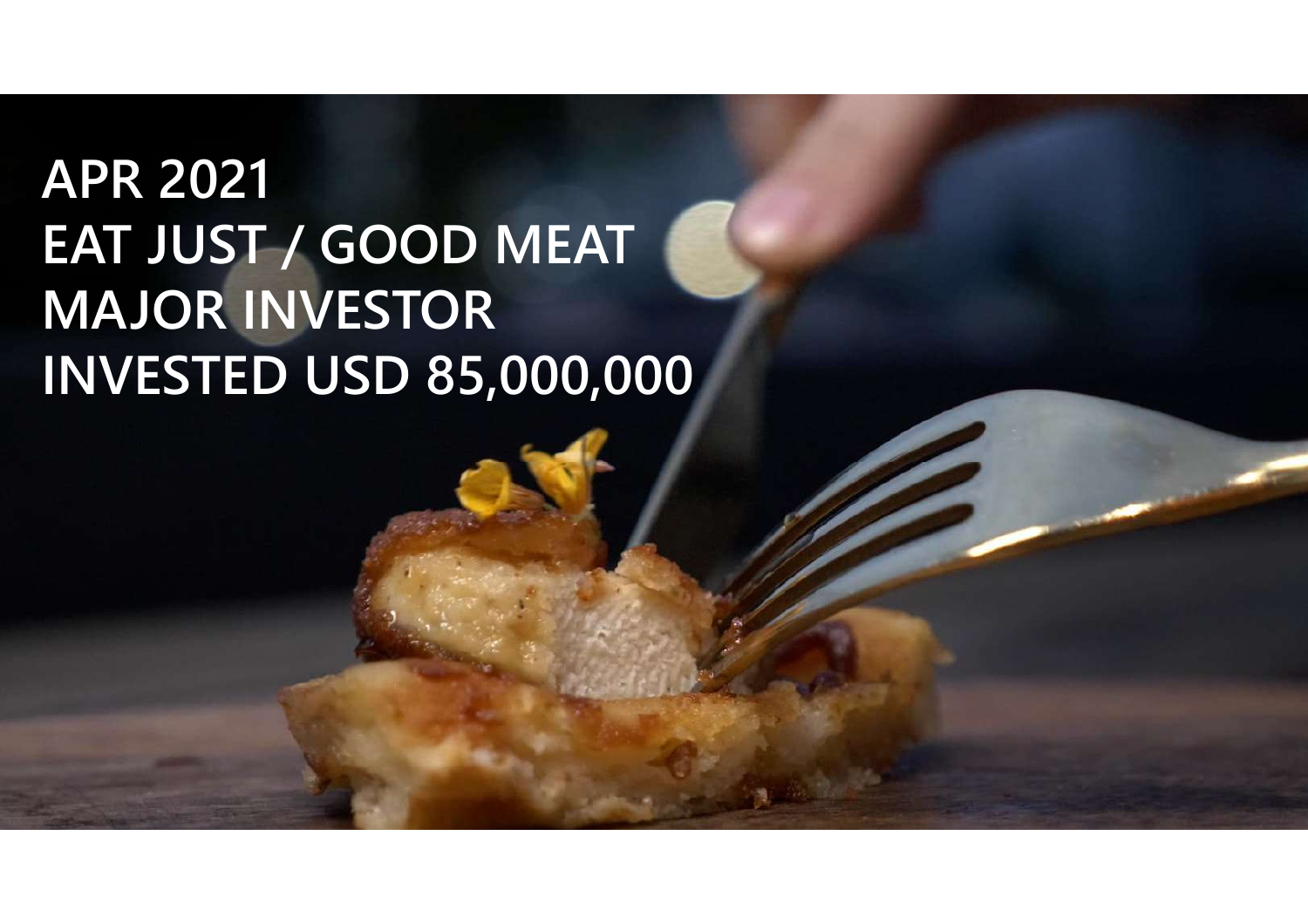# **JUL 2021 VERSO HOLDINGS NEW WEBSITE AND 3 VERTICALSPE VC RE**

**4**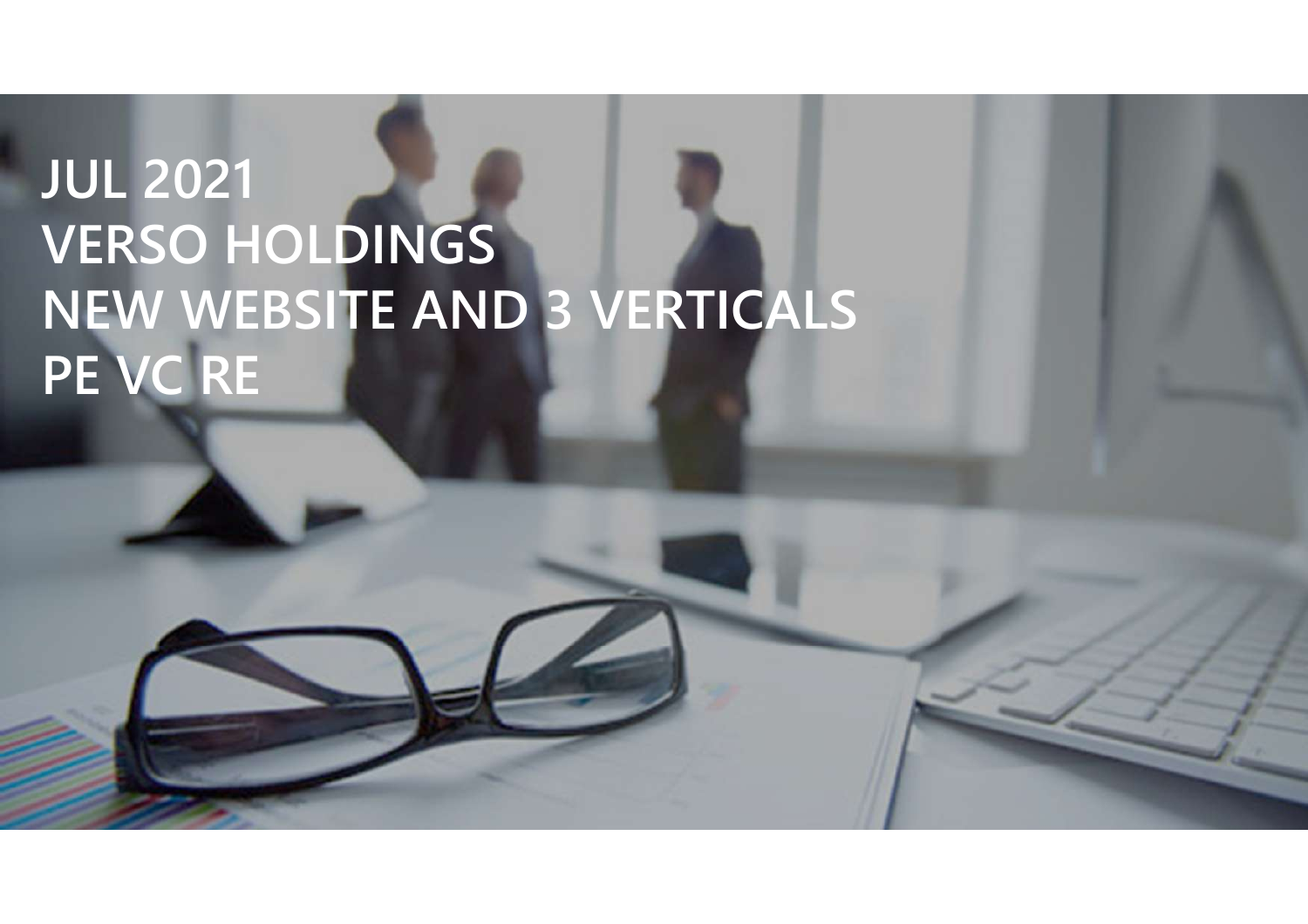# **SEP <sup>2021</sup> TURTLETREE LABS SERIES <sup>A</sup>LEAD INVESTOR USD 30,000,000**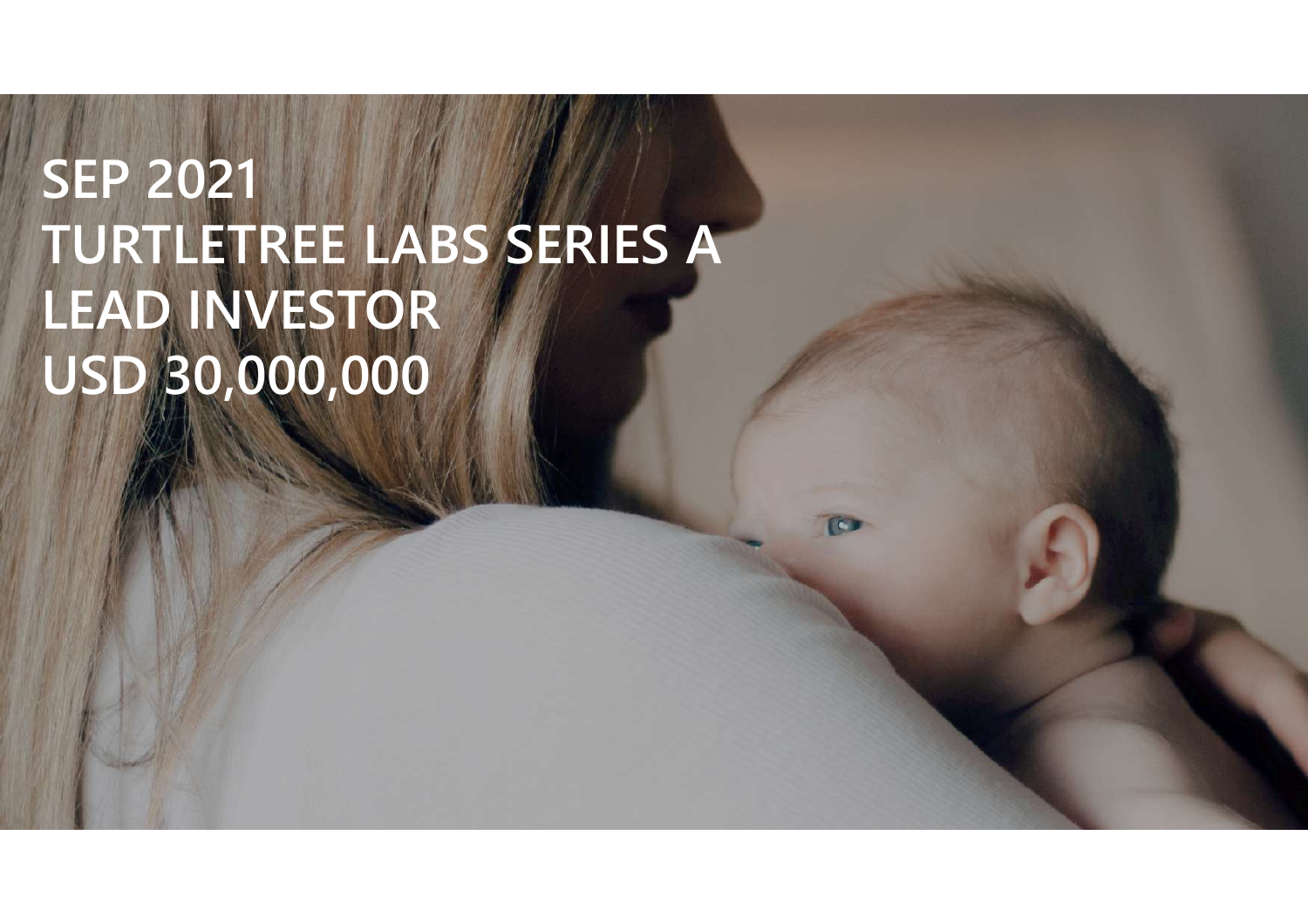# **DEC 2021 VERSO FINTECHNEXT GEN MERCHANT BANKINGVALUATION USD 100,000,000**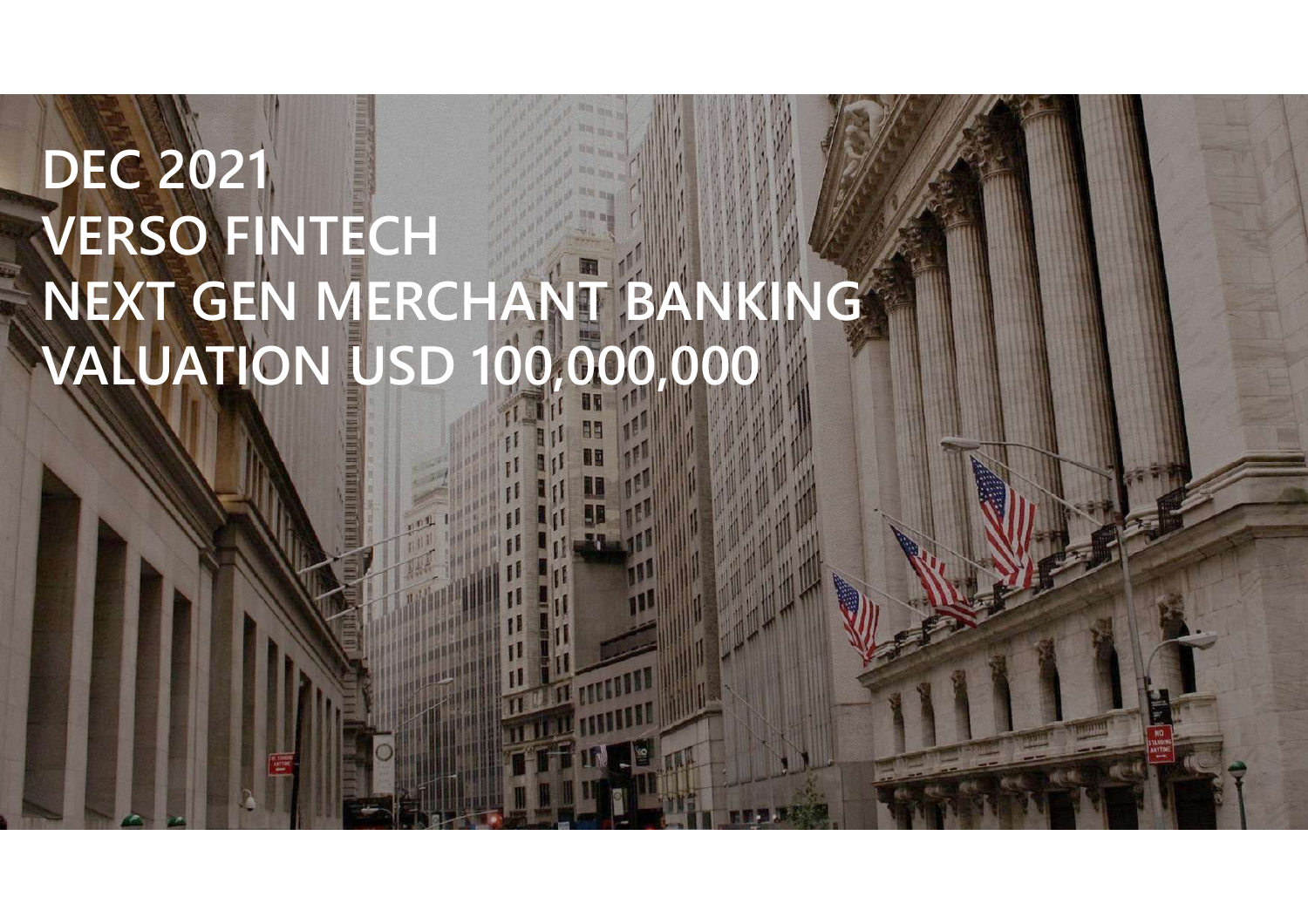### **THE VERSO MODEL**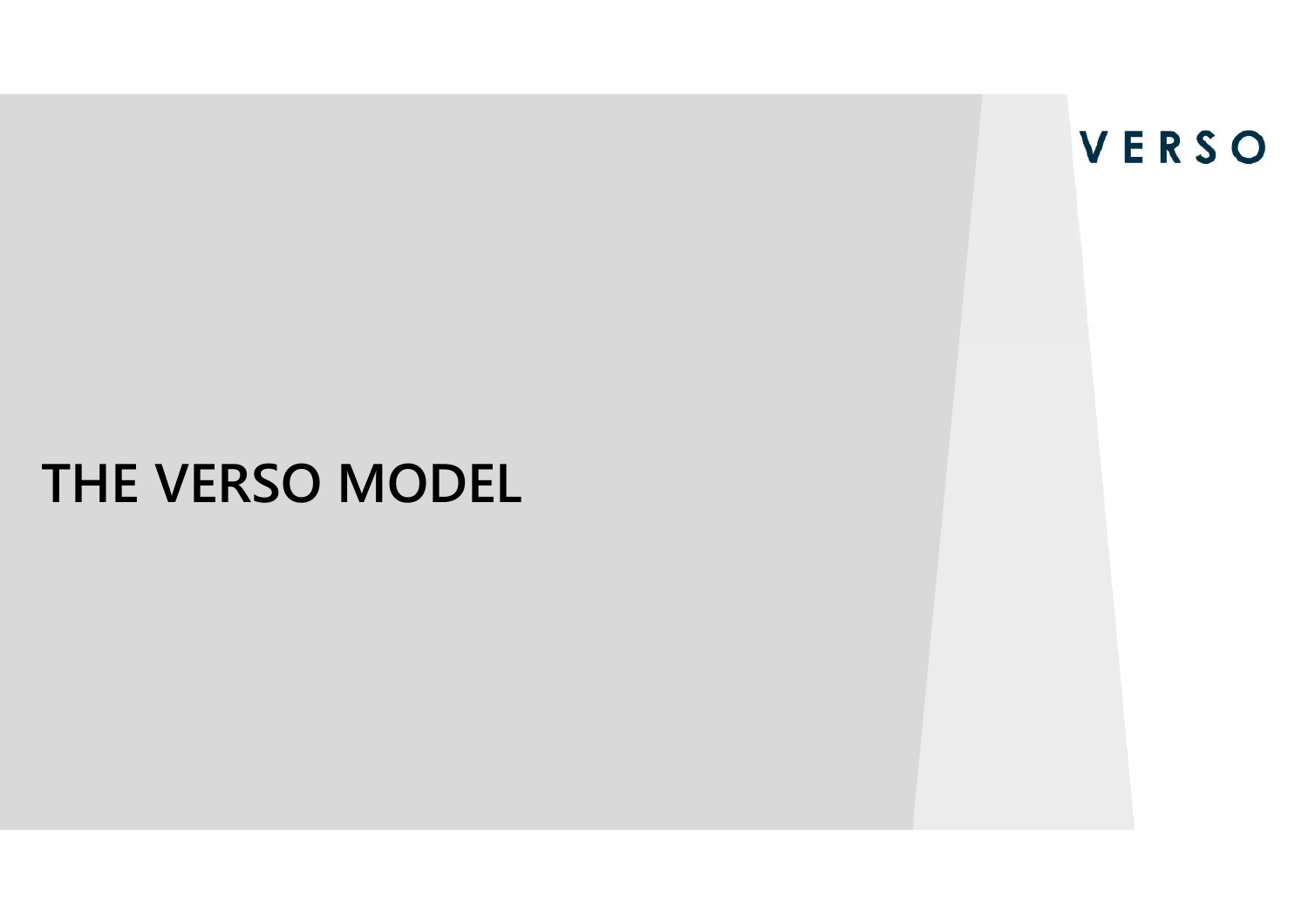**<sup>A</sup> Global Merchant Banking firm created in <sup>2007</sup> to address key challenges of UHNW & Institutional Clients. VERSO Capital was born** to carry out its Mission, making an impactful difference at a time of **unprecedented economic, financial and technological disruption.**

Following the merger in late 2020 with Aldini Capital AG, a Merchant **Banking firm founded in 1958, VERSO Capital has expanded its focus** to private equity and venture capital investing backed by its UHNW **multi-family asset managemen<sup>t</sup> tradition.**

**VERSO Capital is by design focused on proprietary, off-market transactions – providing sought-after access to unique investment opportunities that contribute to changing the world and state-of-theart execution to provide the necessary operational support to our Mission. Since February 2021, VERSO Capital is building its proprietary Fintech <sup>p</sup>latform while <sup>p</sup>lanning for further growth and scale.**

VERSO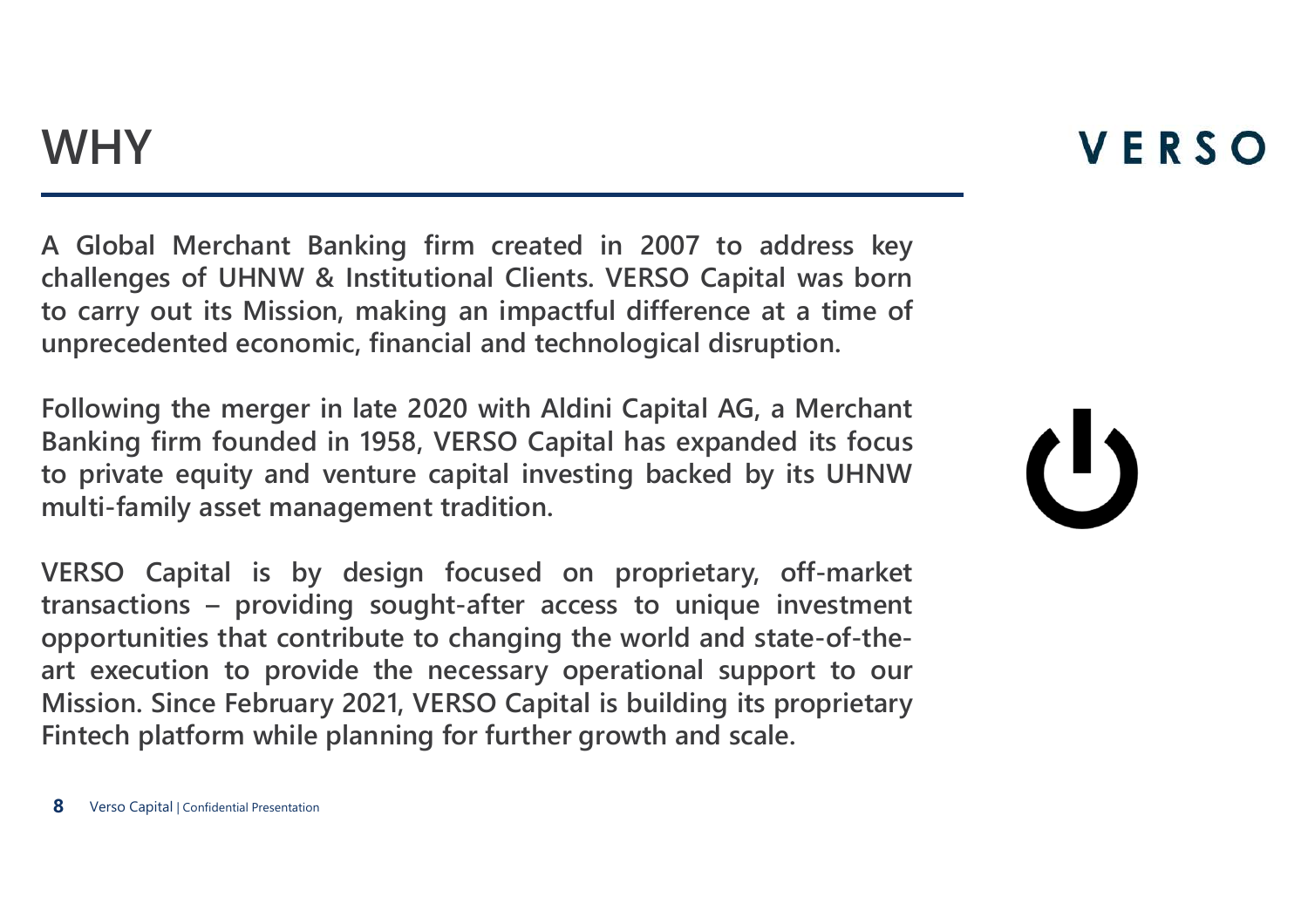#### **A SENSE OF PURPOSE**

#### VERSO

#### **VERSO is focused.We are driven by effective results.**

**Volatile Financial Markets, Many Big Losers and a Few Huge Winners**

**Technological Disruptions pushing the Banking and Regulatory Boundaries**

**Tremendous Growth of Private Markets and Concentration of Capital**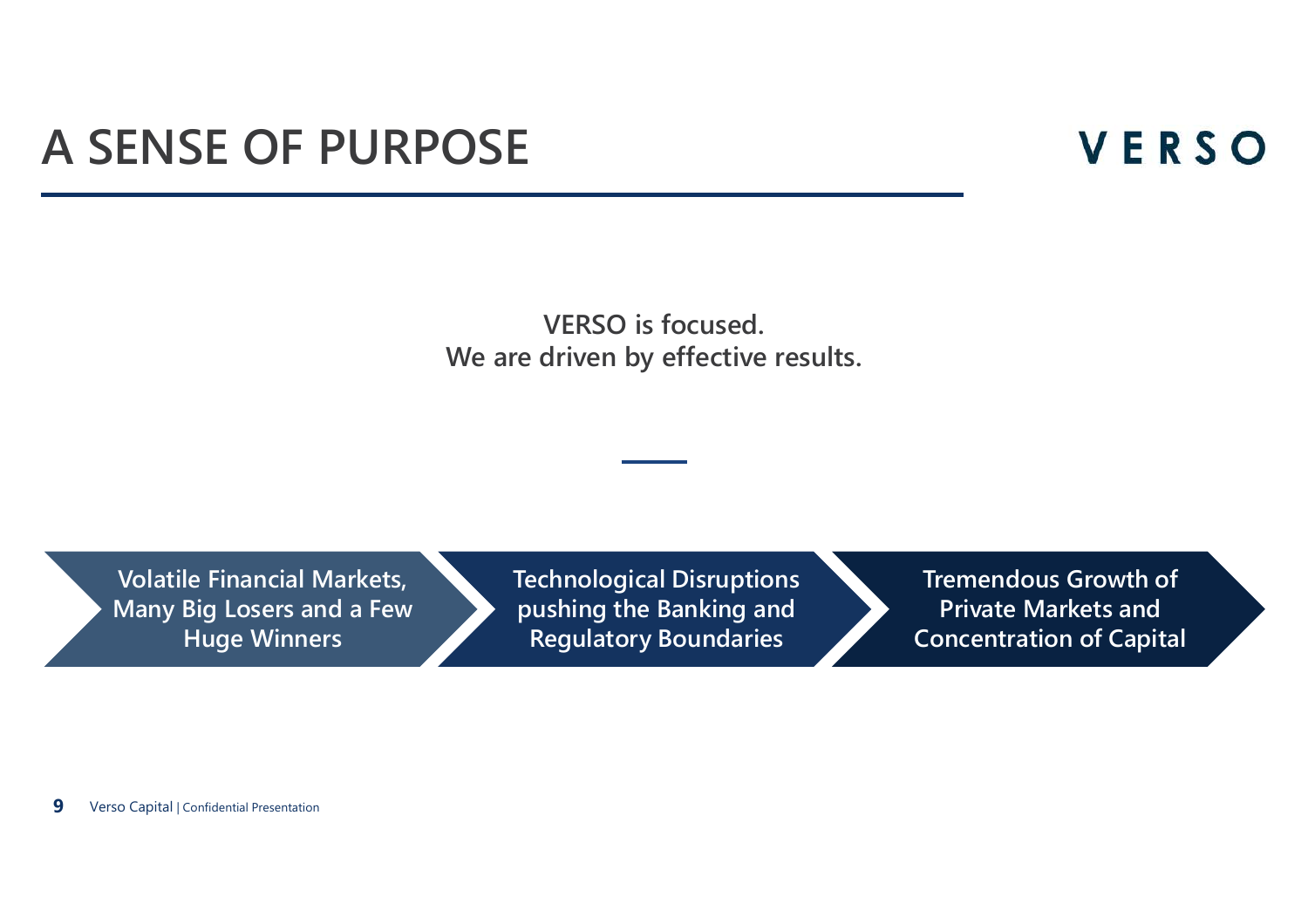#### **PILARS OF THE VERSO MODEL**



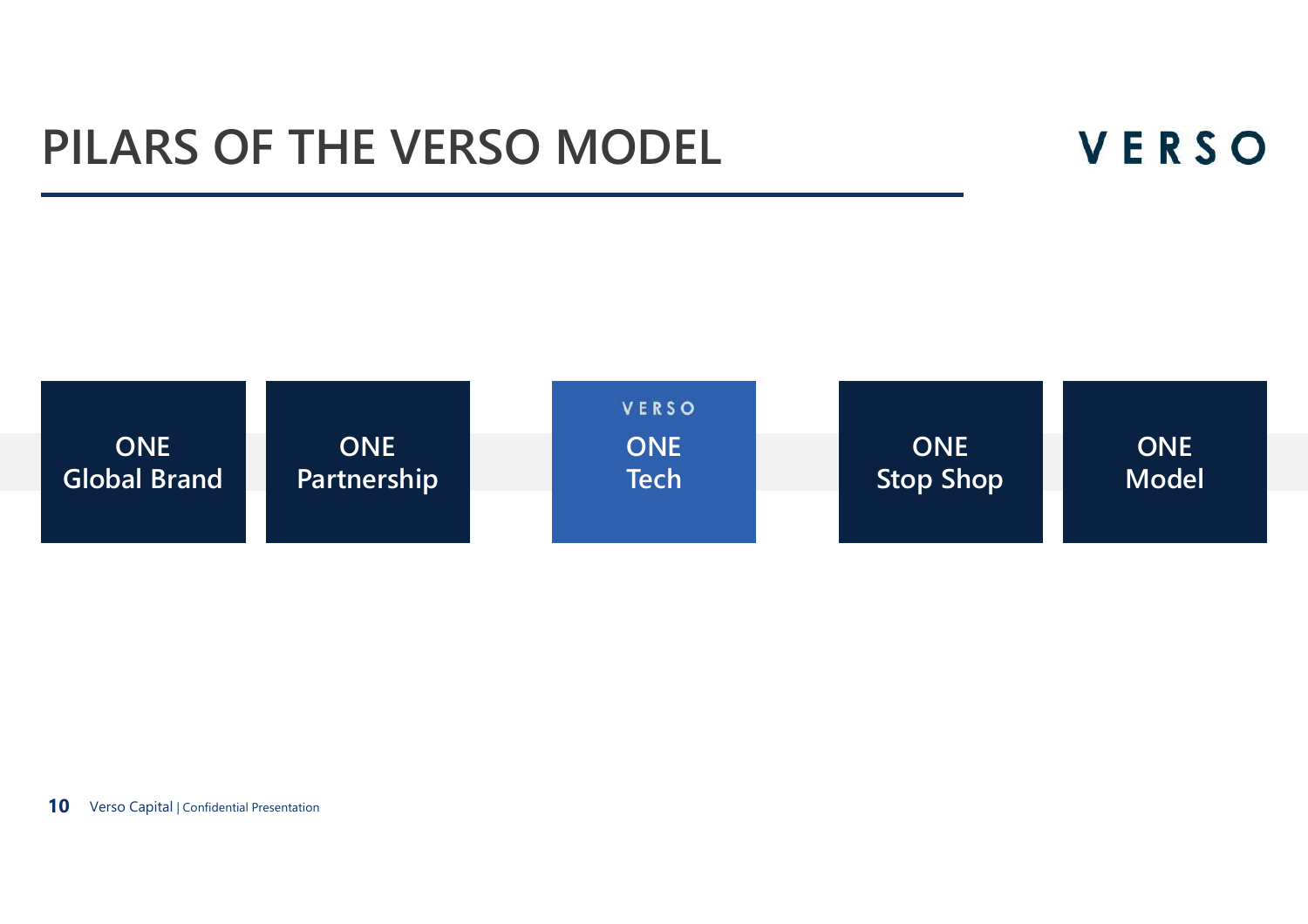### **UNIQUE ECOSYSTEM**

#### VERSO

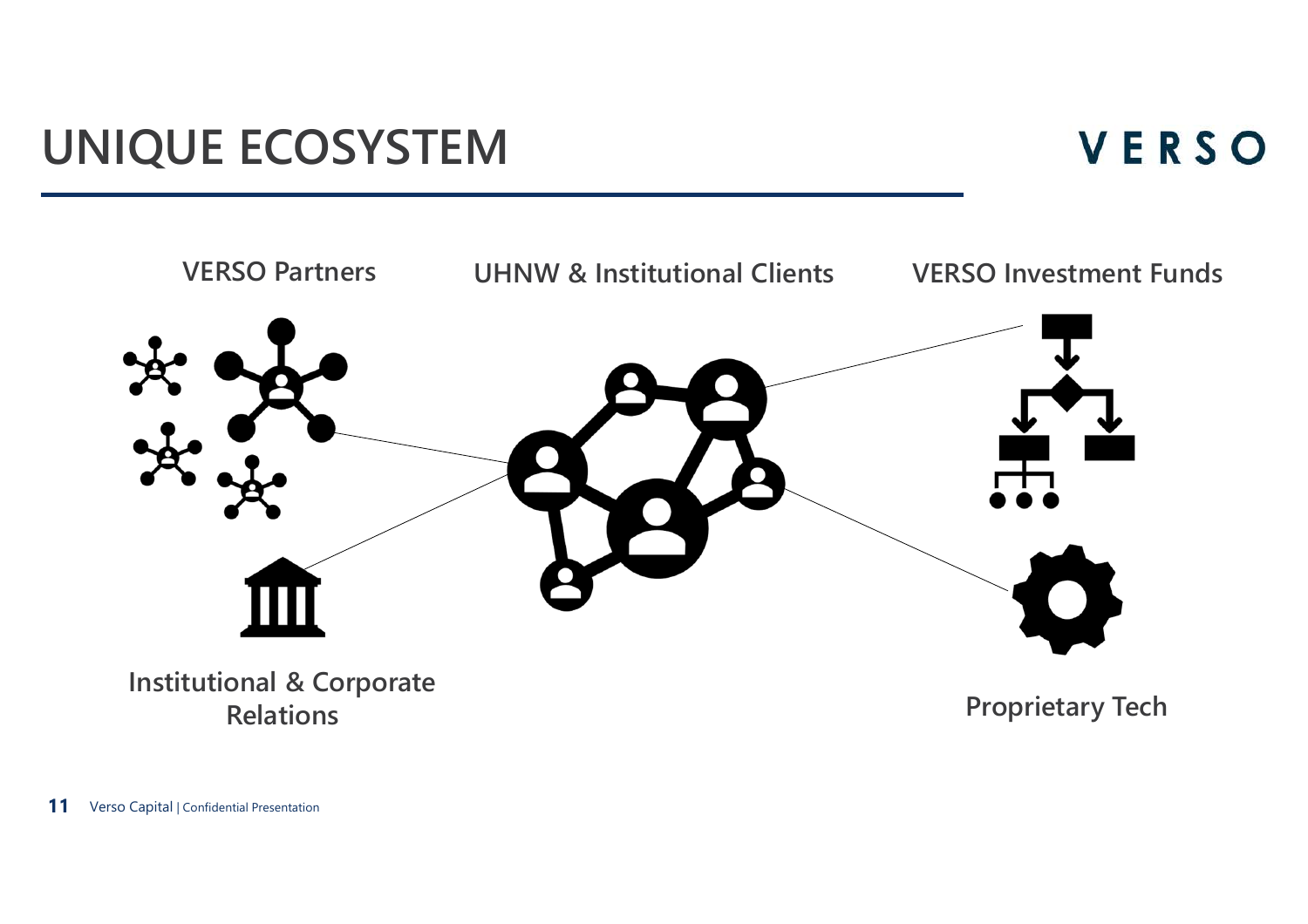#### **WHAT MATTERS THE MOST**

#### VERSO

| What matters the most at VERSO |              | How does this transpire in our MODEL                                                                   |  |
|--------------------------------|--------------|--------------------------------------------------------------------------------------------------------|--|
|                                | <b>Focus</b> | Zero tolerance for disturbance and red tape to focus<br>on our Clients                                 |  |
|                                | <b>Think</b> | Develop a forward-thinking, daring investment thesis<br>to bring to our Clients the best opportunities |  |
|                                | Execute      | Provide responsive execution, support and investment<br>reports                                        |  |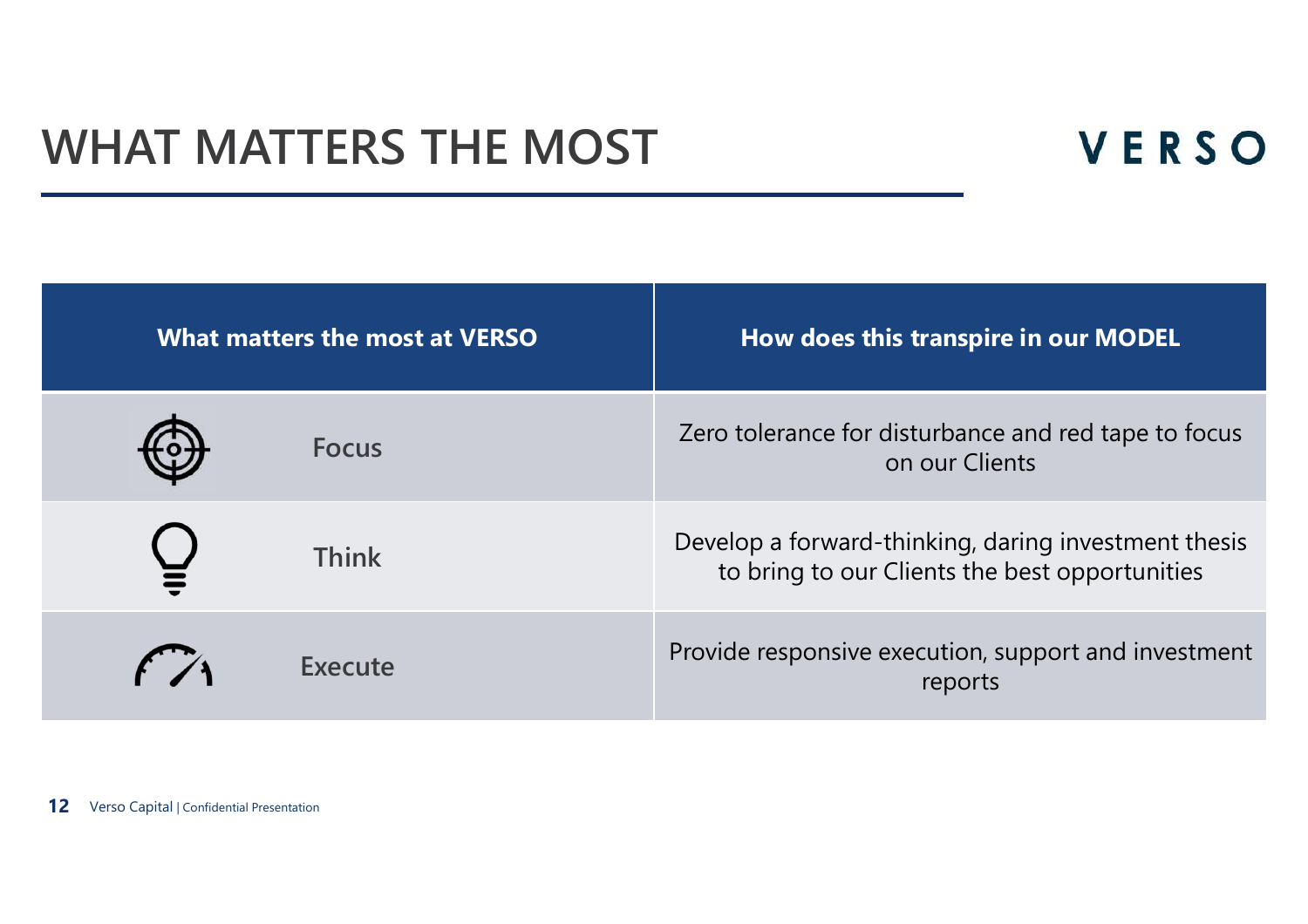#### **CORPORATE THESIS**

#### VERSO

**Focused on our Mission**

Every single day, keeping our Mission in Focus. Our full energy and gravitas is directed to our Mission.

**Defined by Partnership**

We are Partners, gathered around the Brand and the Mission. We share <sup>a</sup> vision and we act together.

**Valued for Best Execution**

We strive to provide Best Execution to our Clients. We don't delegate the work. Partners handle it directly.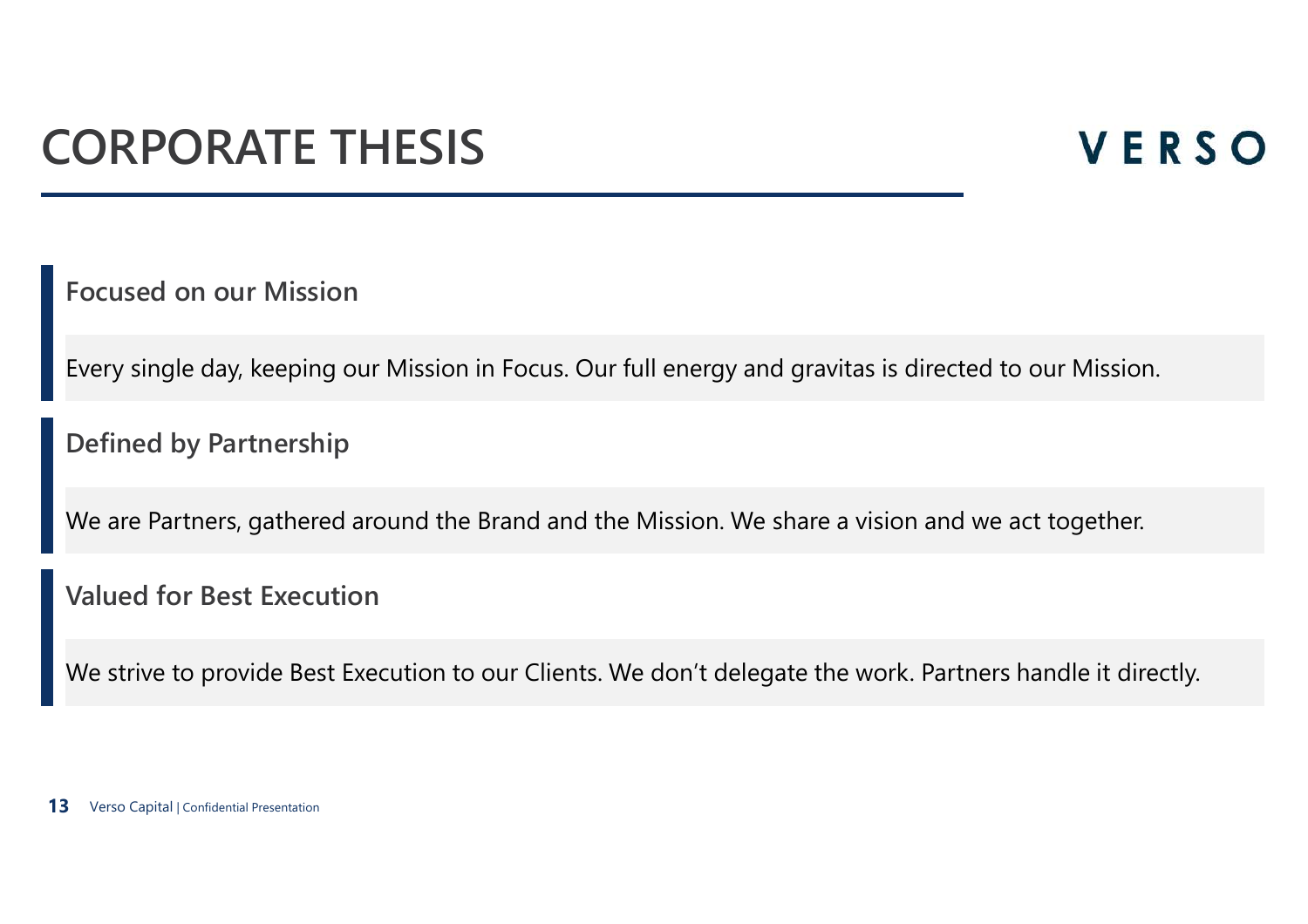#### **INVESTMENT THESIS**

#### VERSO

- **- all-asset classes**
- **- Wealth management culture**
- **- Asset management competency**
- **- Private equity & venture capital skills**

**360-degree Finance: Venture Capital Focus:**

- **- Food technologies**
- **- Education technologies**
- **- Climate technologies**
- **- SAAS**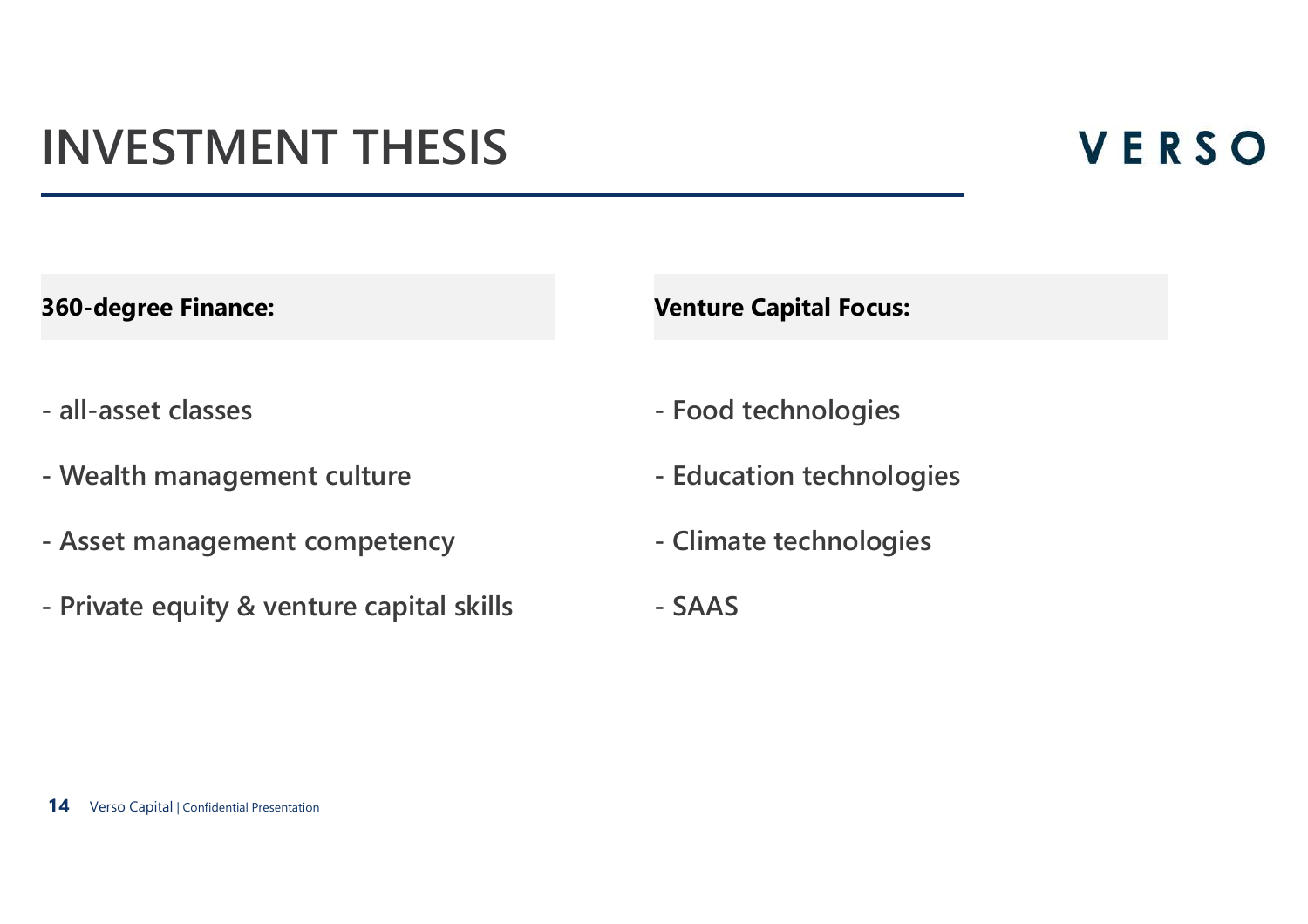## **VERSO TEAM**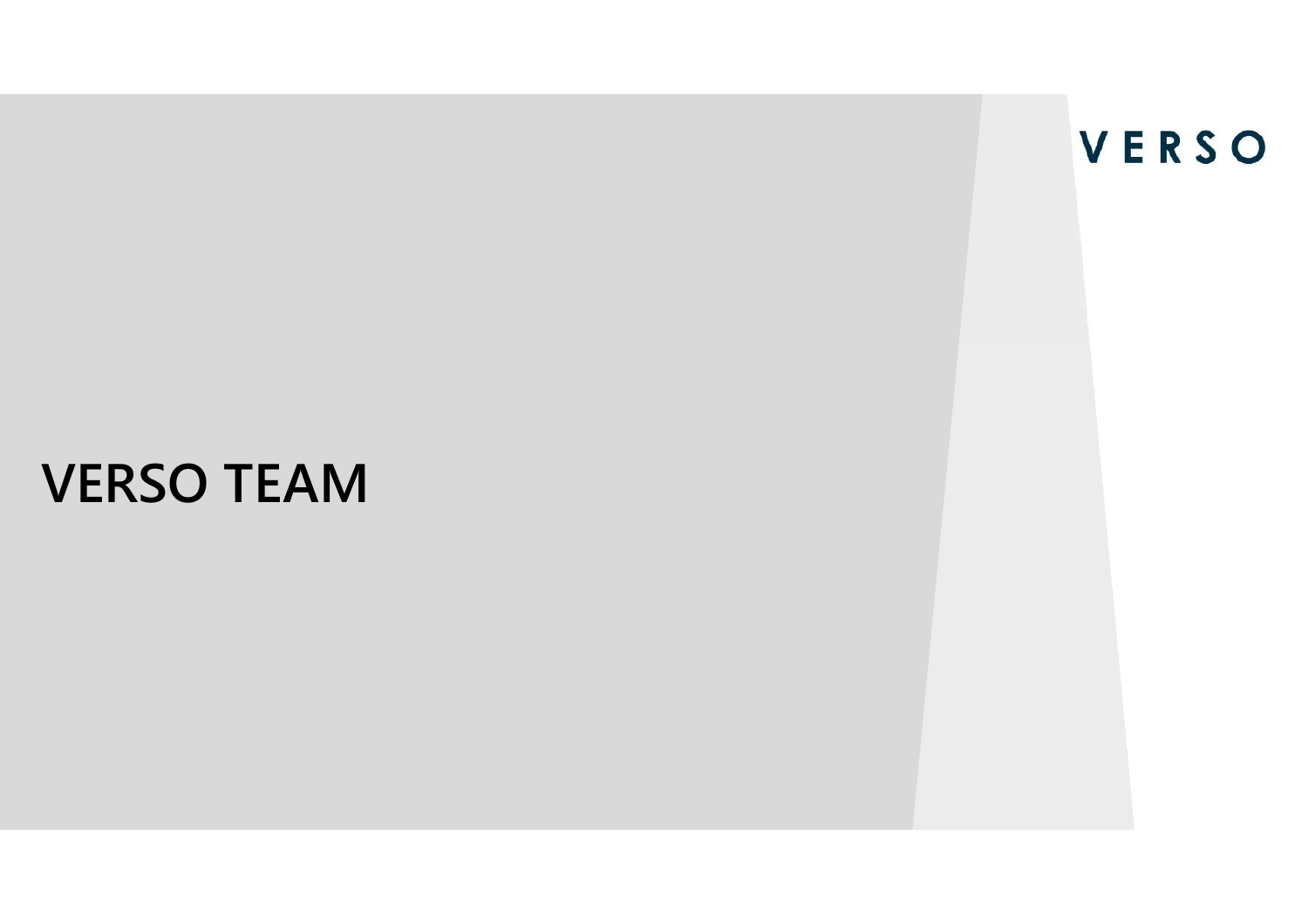#### **A SEASONED TEAM**

#### VERSO



**VERSO is a Partnership with its Proprietary Model.We are Partners by design and by choice.**

**What gathers us and makes us stronger together are our Brand,our unique Mission, our Proprietary Investments and our Incentive Plan.**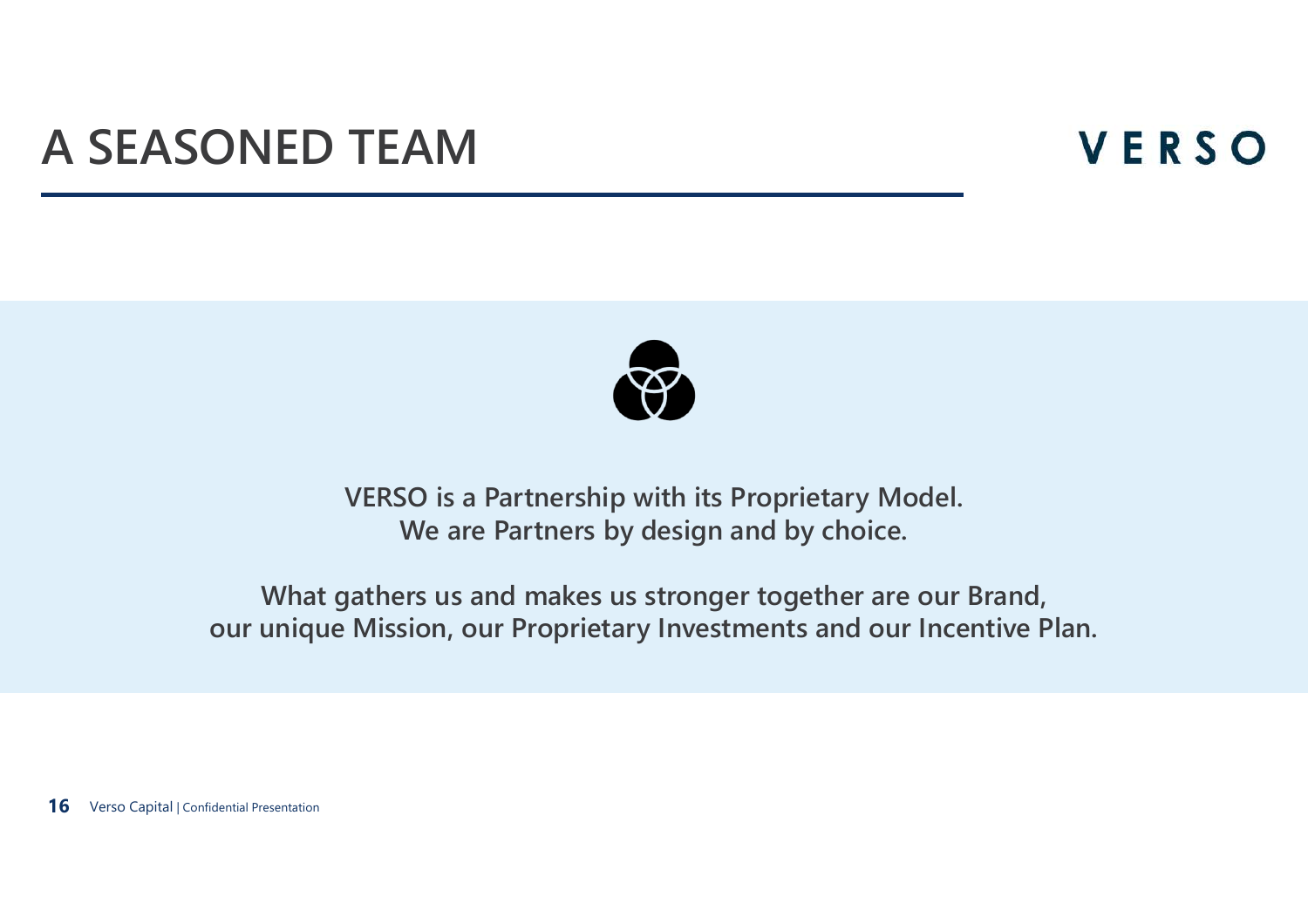**VERSO Partners focus on Clients and Mandates, anywhere and anytime.What makes our Partnership rock solid, best in class is our Proprietary Model.**

| <b>Authorized</b><br>Use of Global<br><b>Brand</b> | <b>Application of</b><br>I the Ethical <sup>1</sup><br>Code | <b>Contribution</b><br><b>Sharing Model</b> | Proprietary<br><b>Dealflow</b><br><b>Technology</b> | Partners'<br><b>Expertise at</b><br>Reach | <b>Direct</b><br><b>Financing via</b><br>Investment<br><b>Fund</b> |
|----------------------------------------------------|-------------------------------------------------------------|---------------------------------------------|-----------------------------------------------------|-------------------------------------------|--------------------------------------------------------------------|
|----------------------------------------------------|-------------------------------------------------------------|---------------------------------------------|-----------------------------------------------------|-------------------------------------------|--------------------------------------------------------------------|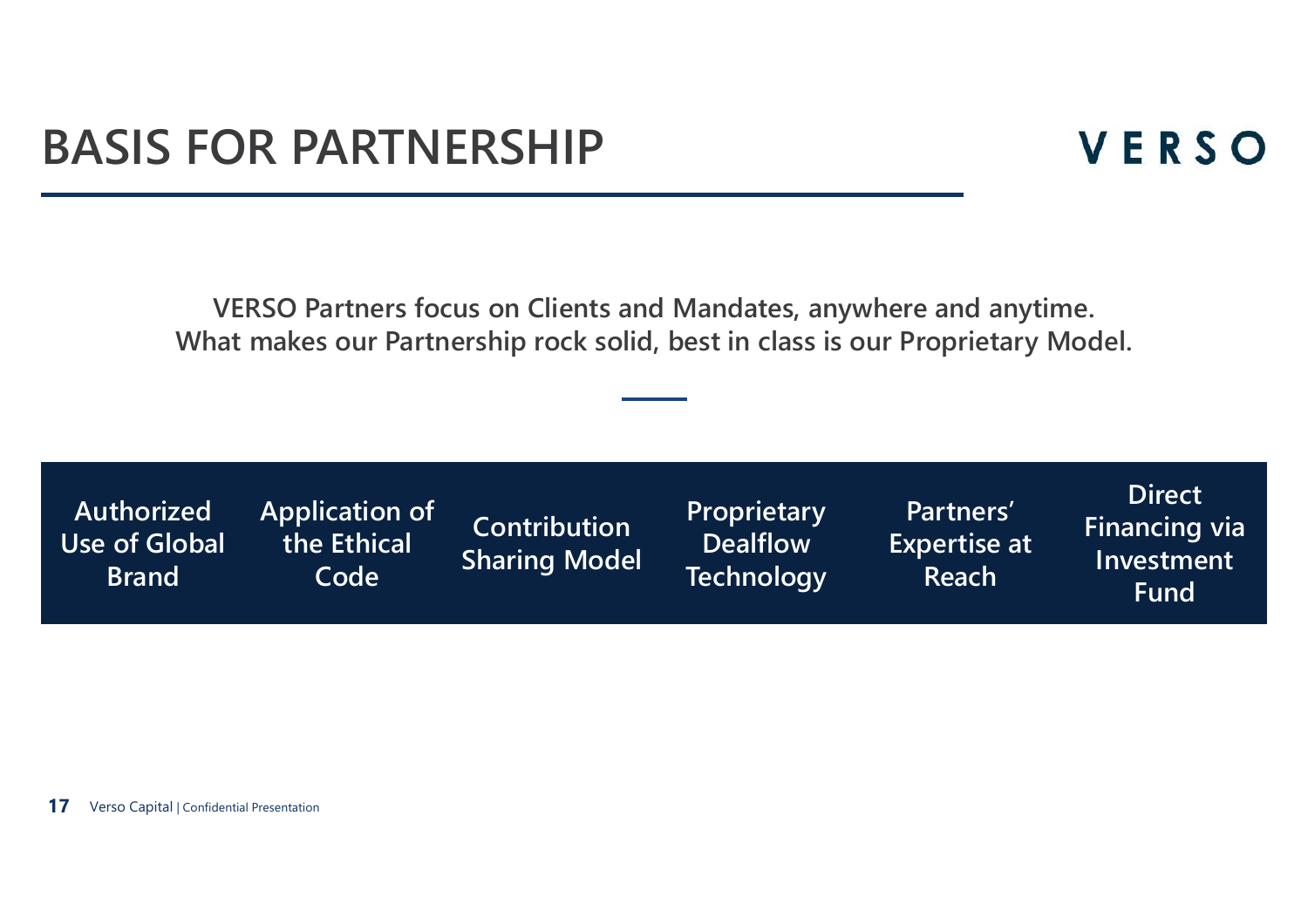#### **BEING EARNEST**

#### VERSO



**Verso has opted to follow closely the main principles enounced in CFA Institute's Code of Ethics and Standards of Professional. The Code is primordial to achieving its mission and to maintain trust with our Clients.** 

**Maintain Knowledge of the Law ■ Exercise Independence, Objectivity and Fair Representation ■ Apply best in class Suitability and Fair Dealing ■ Deliver accurate, complete Performance Presentation ■ Preserve Confidentiality and Non Circumvention ■ Avoid conflicting Compensation Arrangements.**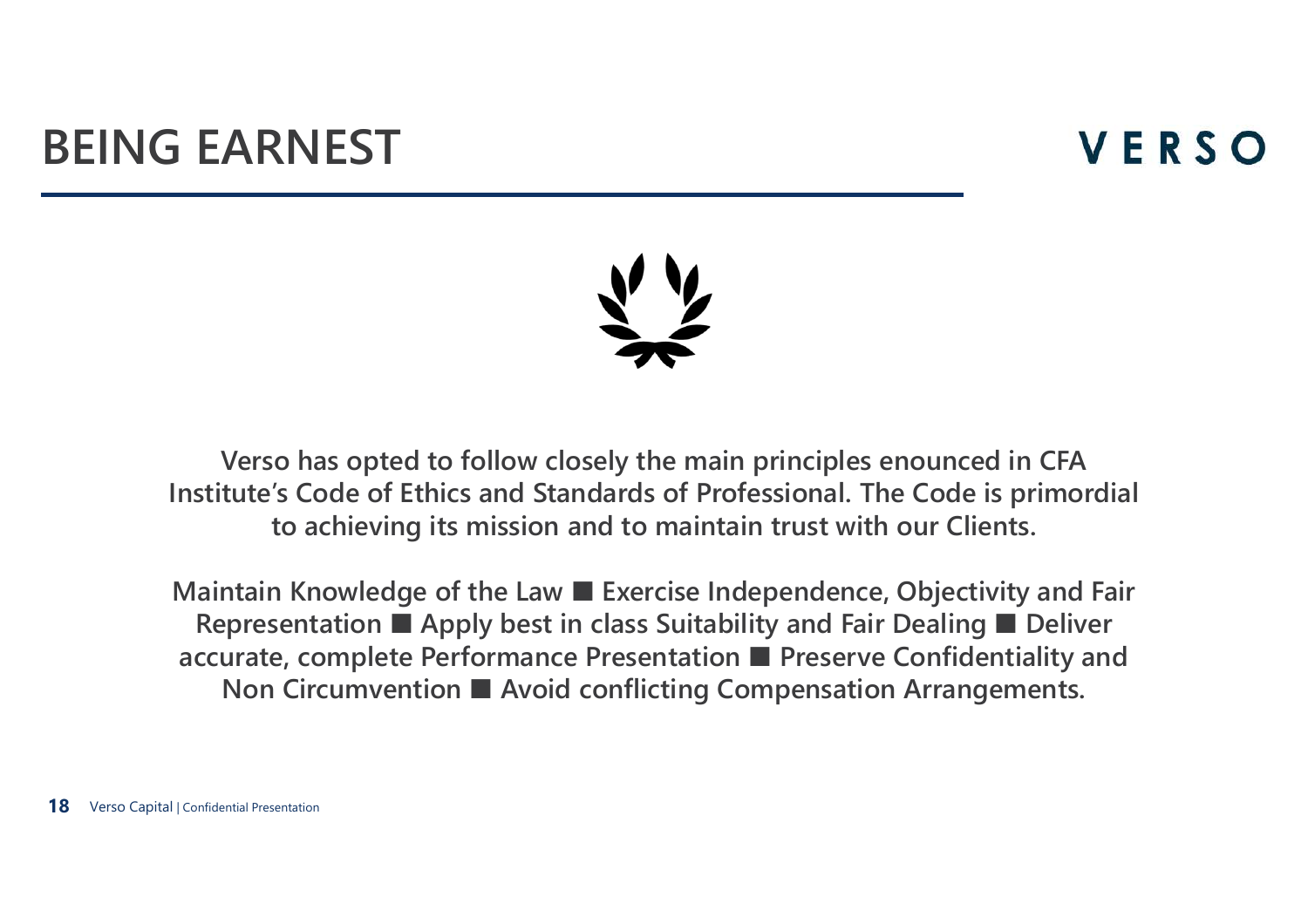#### **CORPORATE VALUES**

#### VERSO

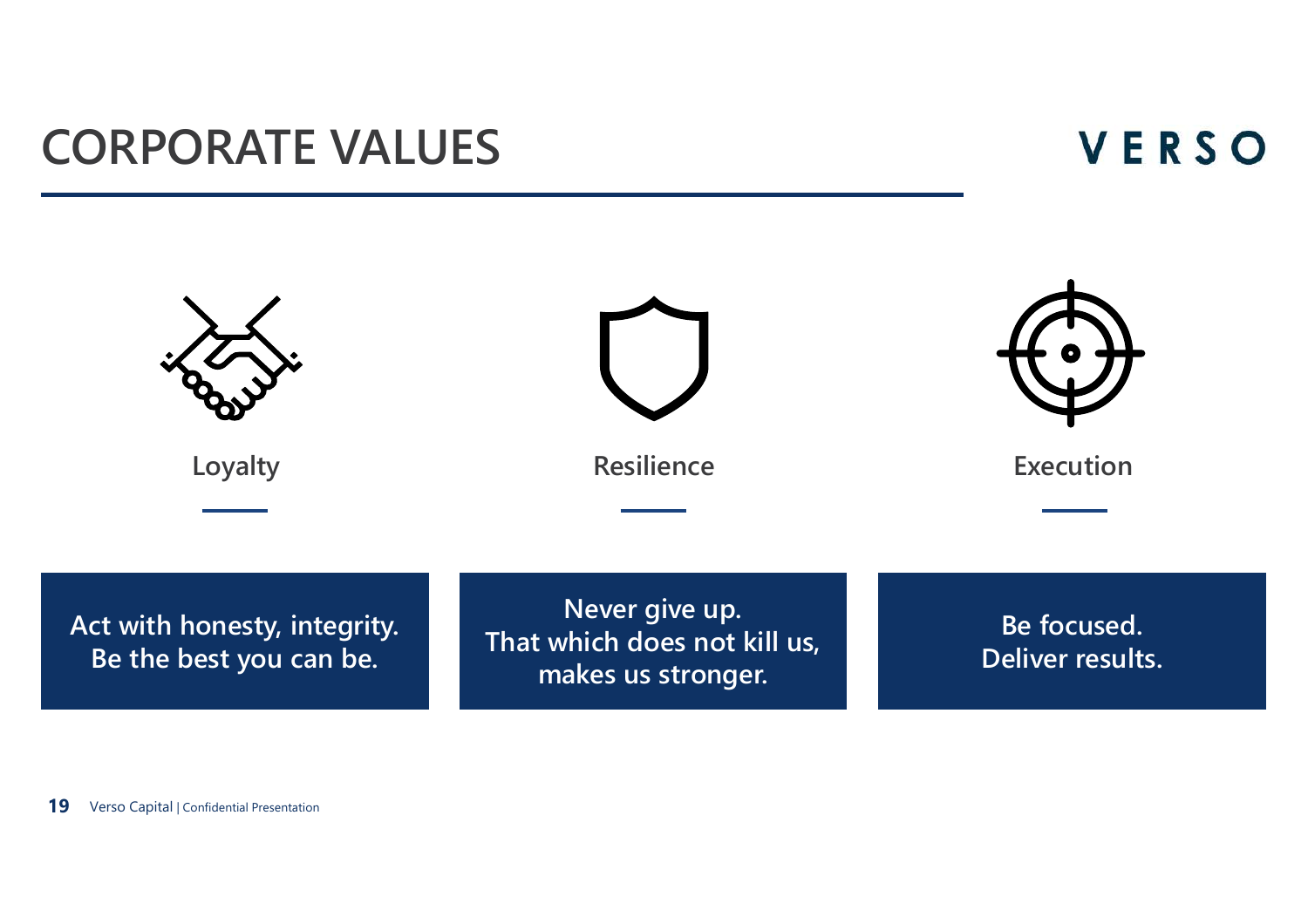### **VERSO OPERATIONS**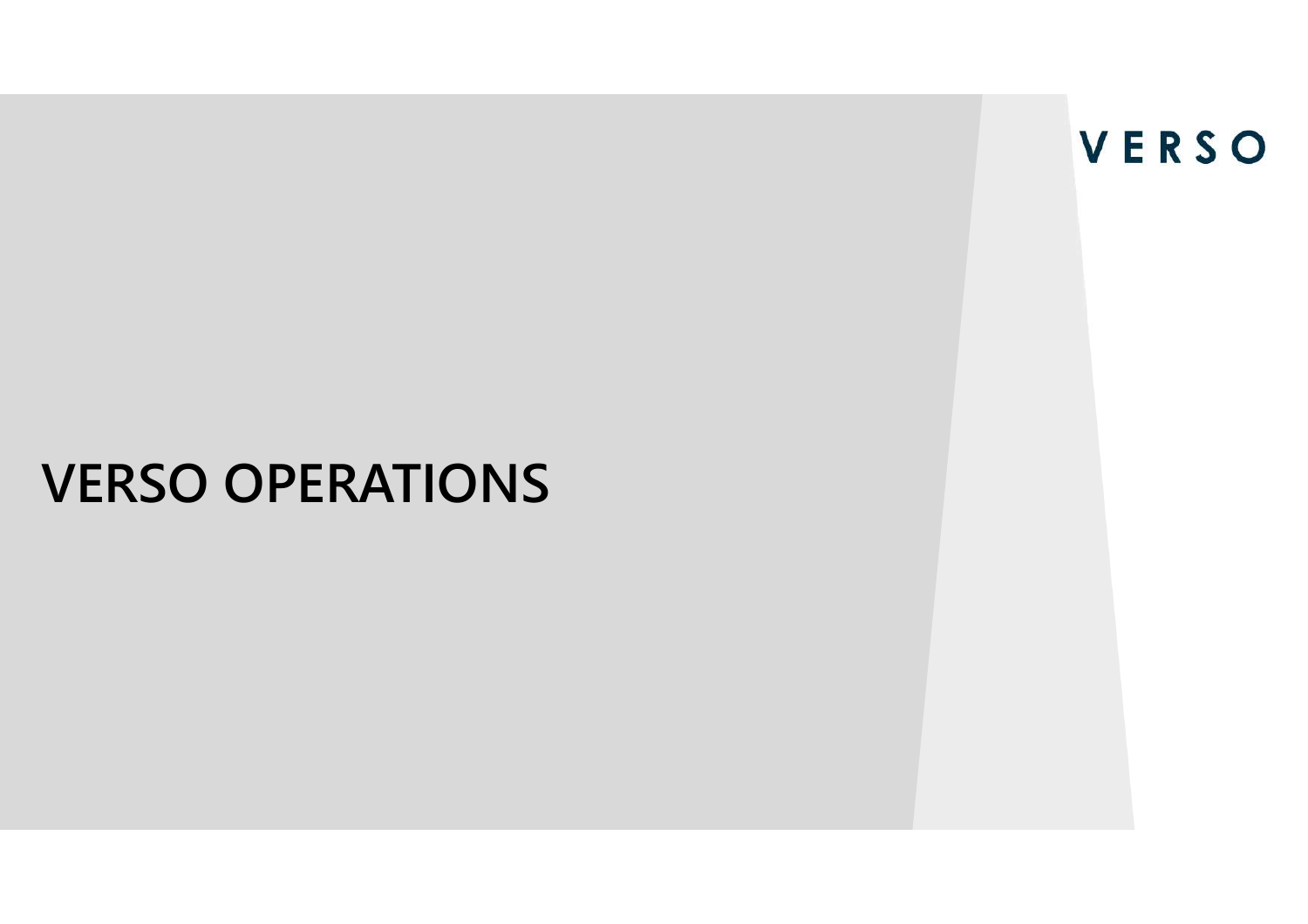#### **SCOPE OF EXPERTISE**

#### VERSO

| <b>Global Merchant</b> | <b>M&amp;A Transactions</b> | <b>Equity Financing</b>  | <b>Debt Structuring</b> | <b>UHNW/SFO</b>     |
|------------------------|-----------------------------|--------------------------|-------------------------|---------------------|
| <b>Banking</b>         | & Origination               | & Fundraising            | & Financing             | <b>Advisory</b>     |
| <b>Special</b>         | <b>M&amp;A Opportunity</b>  | <b>PE/VC Opportunity</b> | <b>Debt Opportunity</b> | Securitization      |
| <b>Situations</b>      | <b>Fund</b>                 | <b>Fund</b>              | <b>Fund</b>             | <b>Tokenization</b> |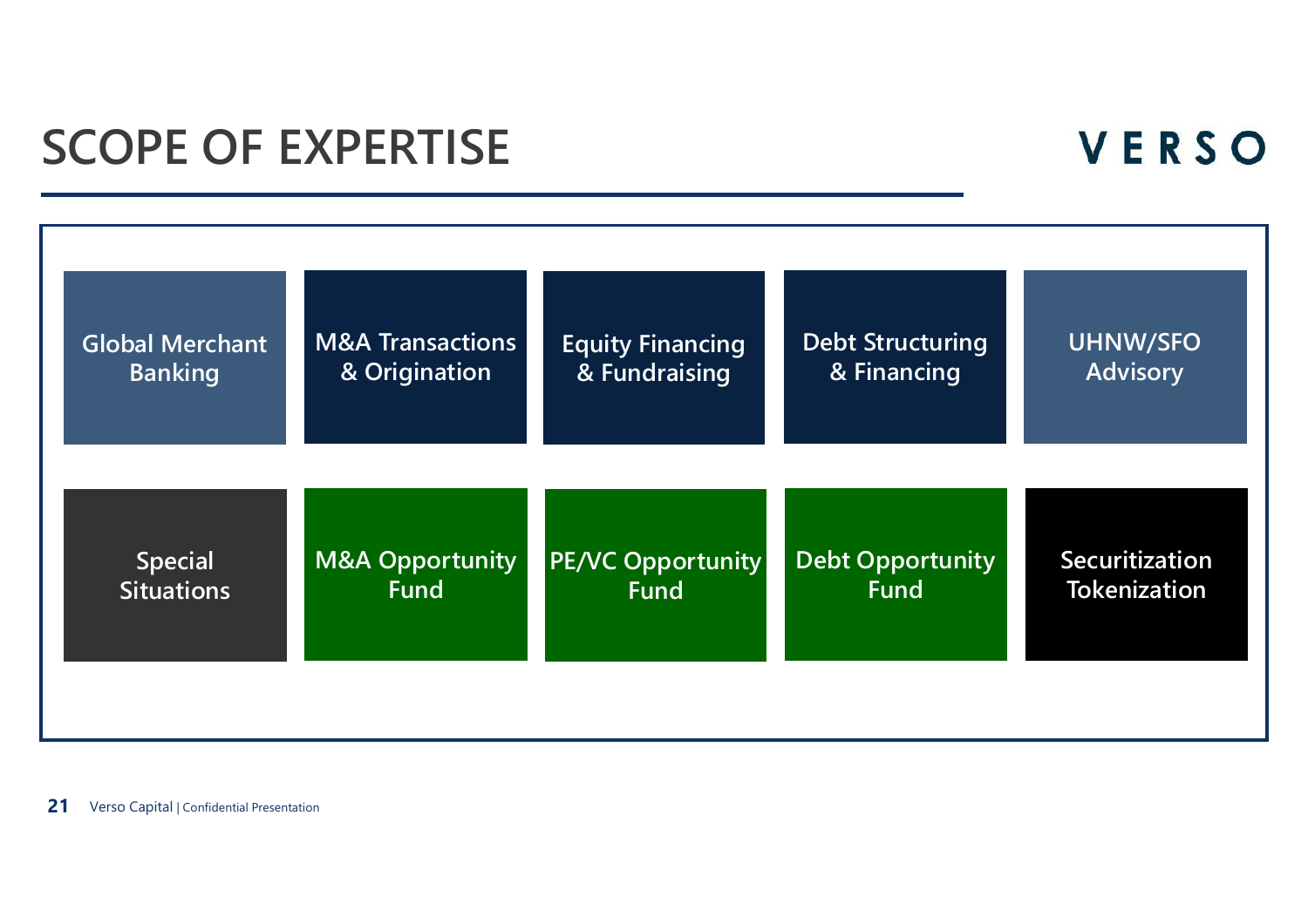#### **GENERATOR OF SOLUTIONS**



VERSO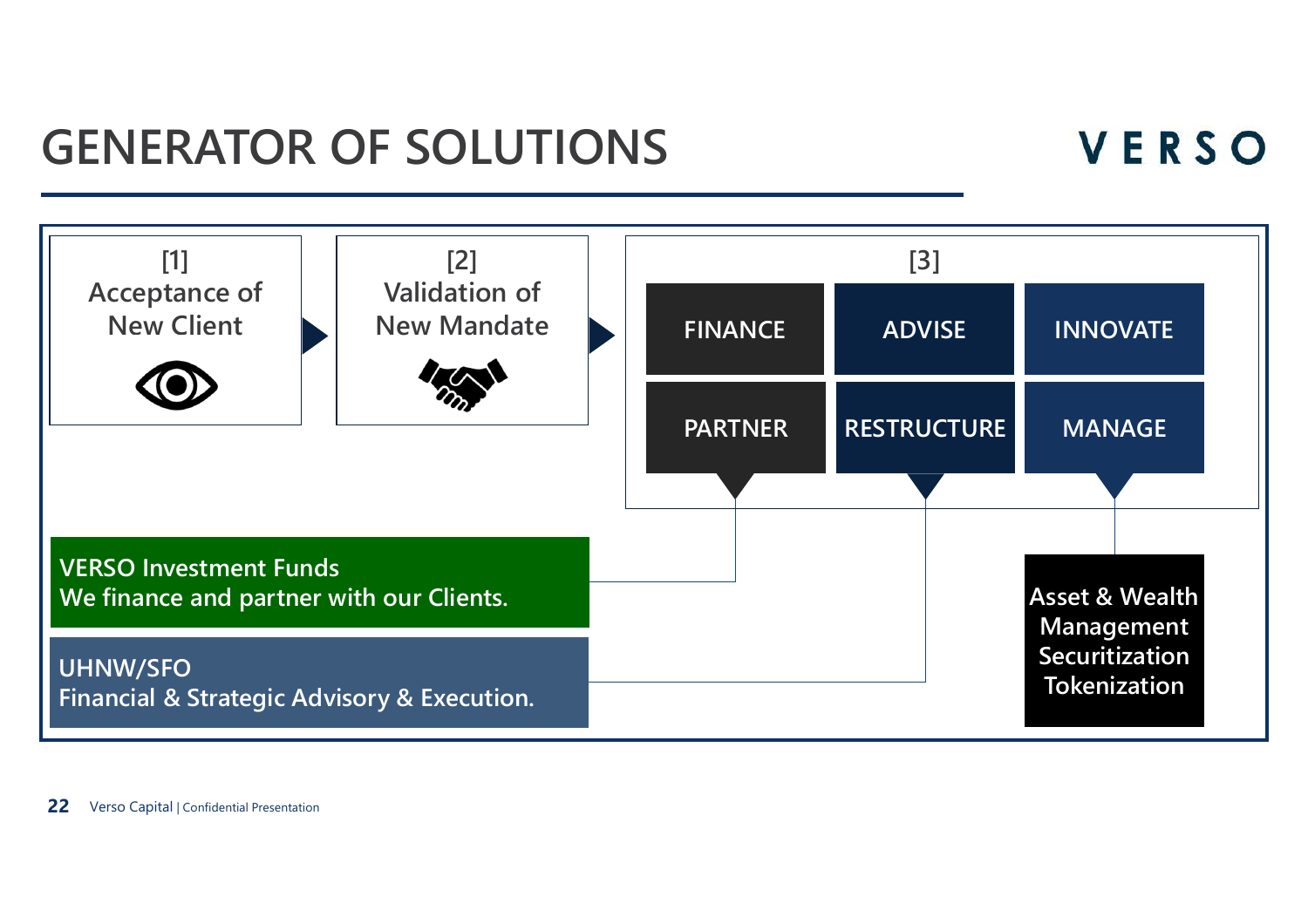#### **UNCOMPROMISED VALUE CREATION**



VERSO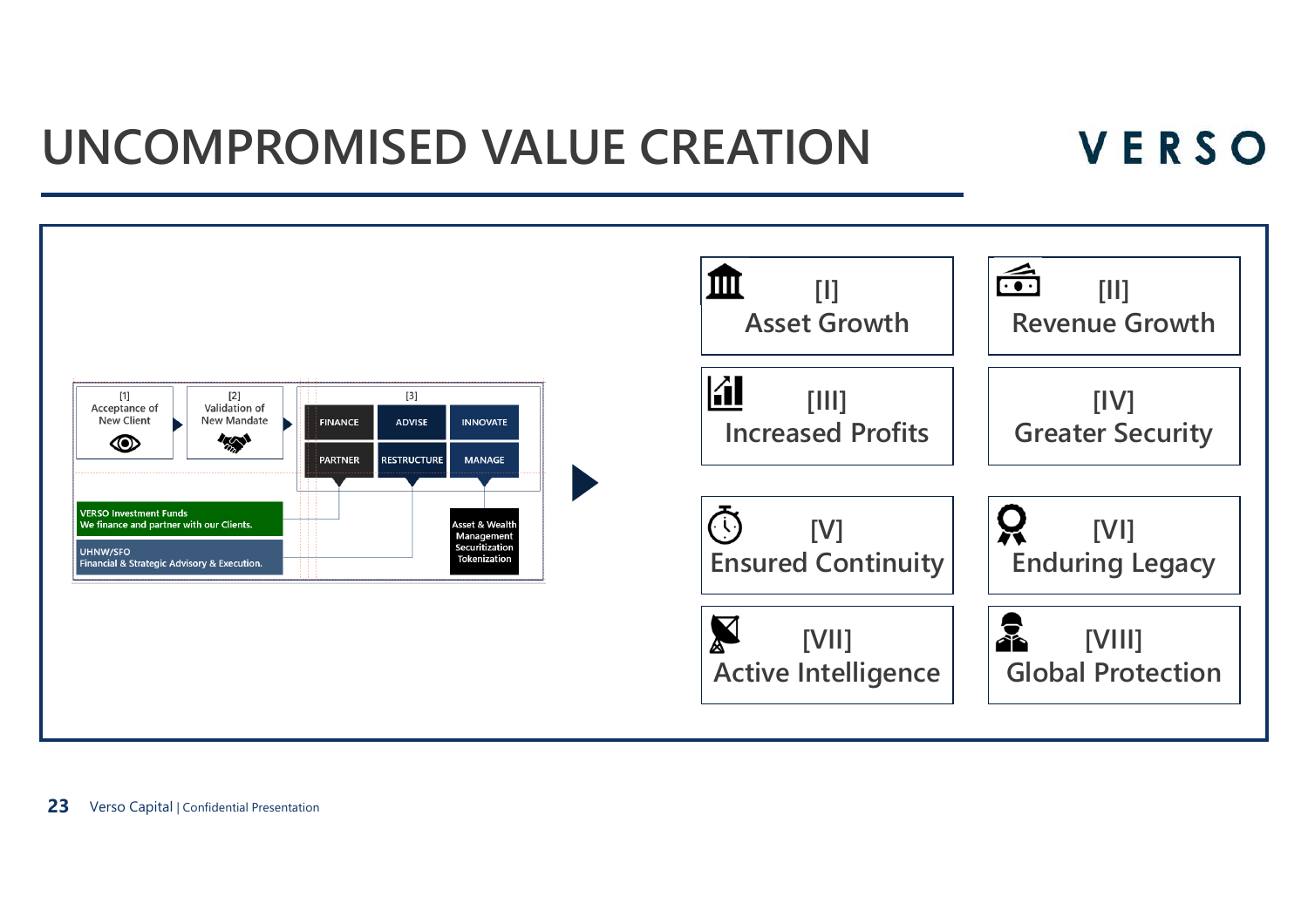#### **INTERNATIONAL OPERATIONS**

VERSO



**VERSO Capital Luxembourg(headquarter)**

**VERSO ManagementDubai**

**VERSO CapitalSwitzerland**

**VERSO FundBritish Virgin Islands**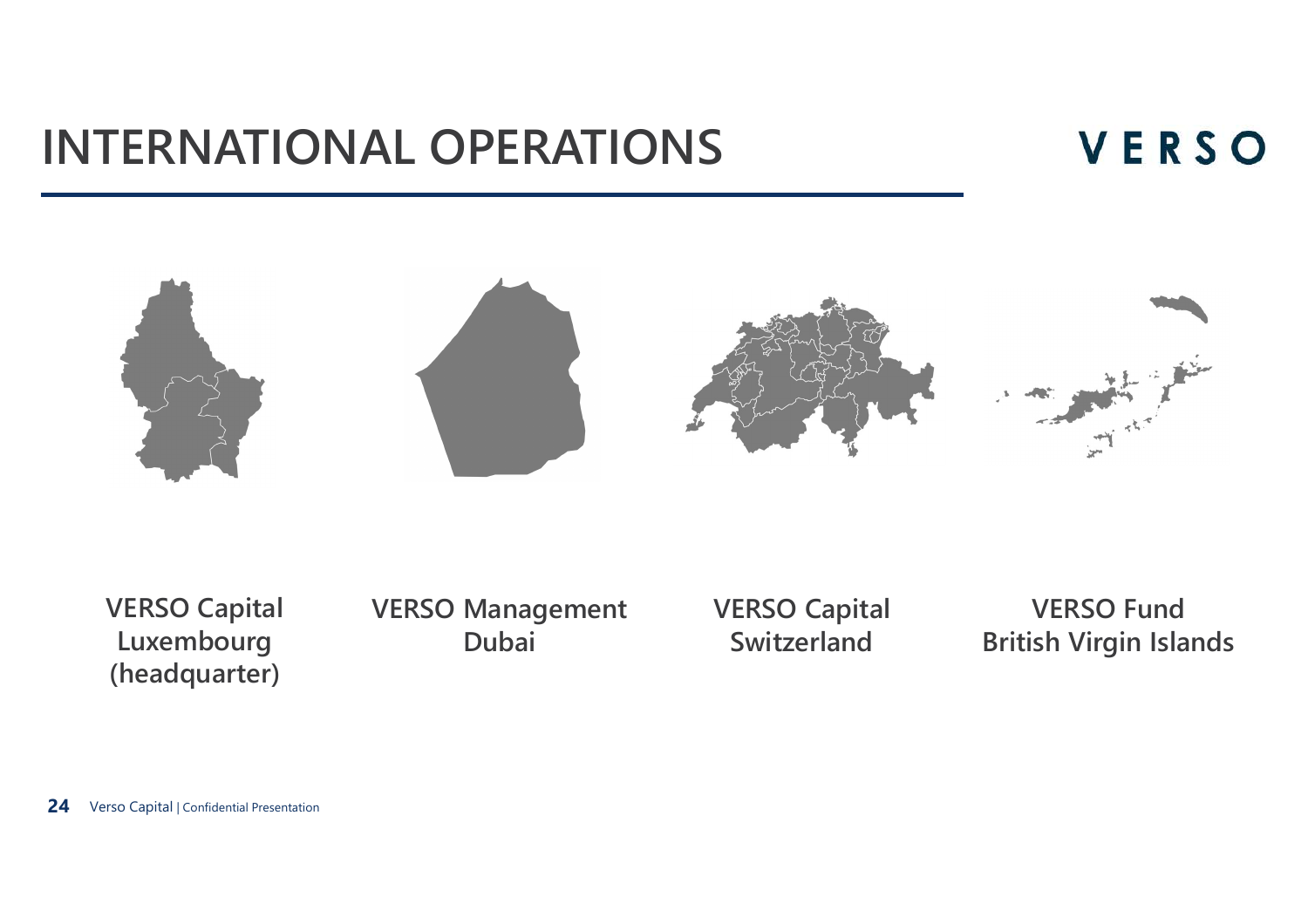### **PRIMARY INVESTMENTS**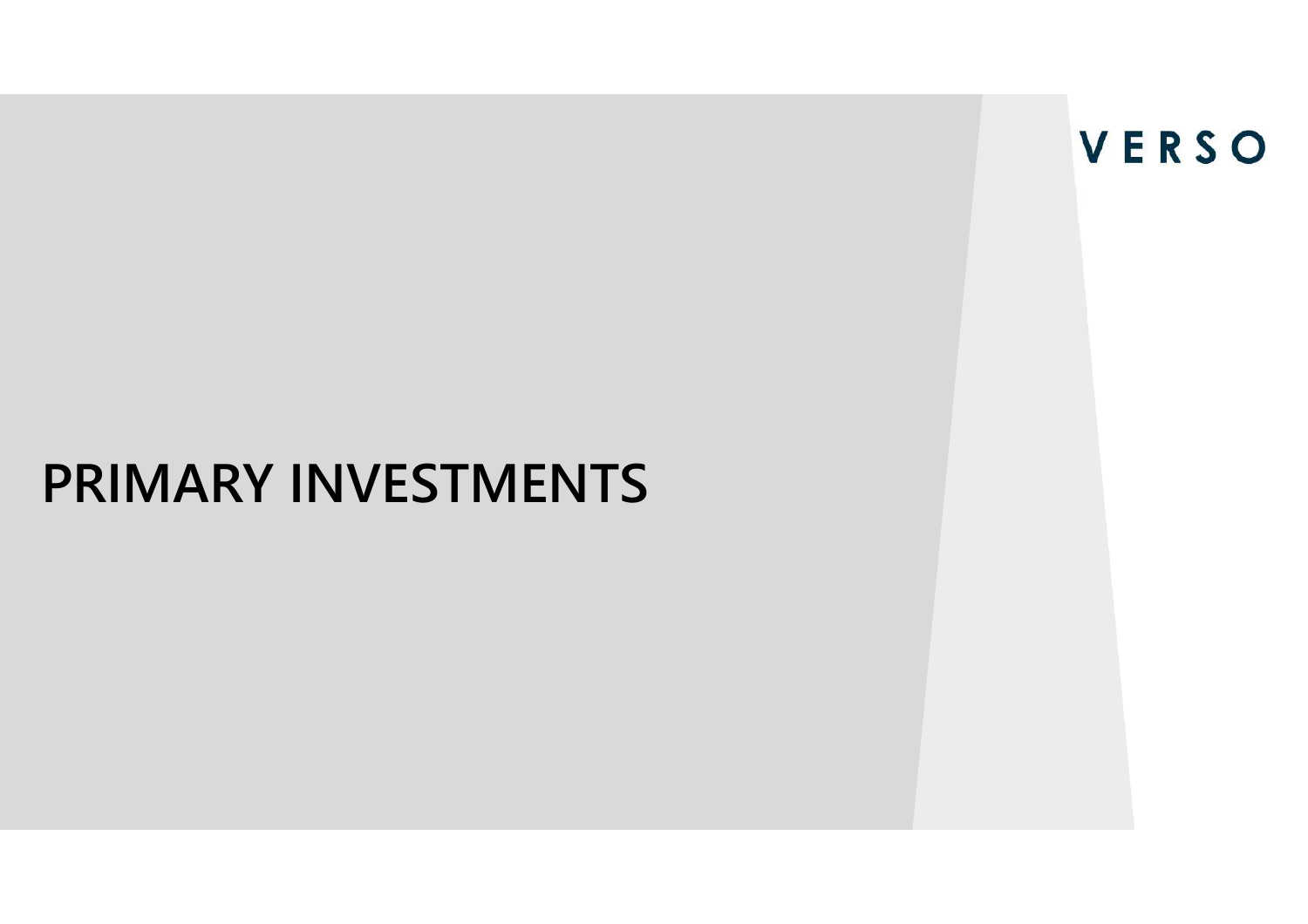- 1. Access to exceptional dealflow in the Silicon Valley
	- 2. Focus on taking portfolio companies global
- 3. Financial mastery at the crossing of VC, PE and M&A models

#### **proprietary formula**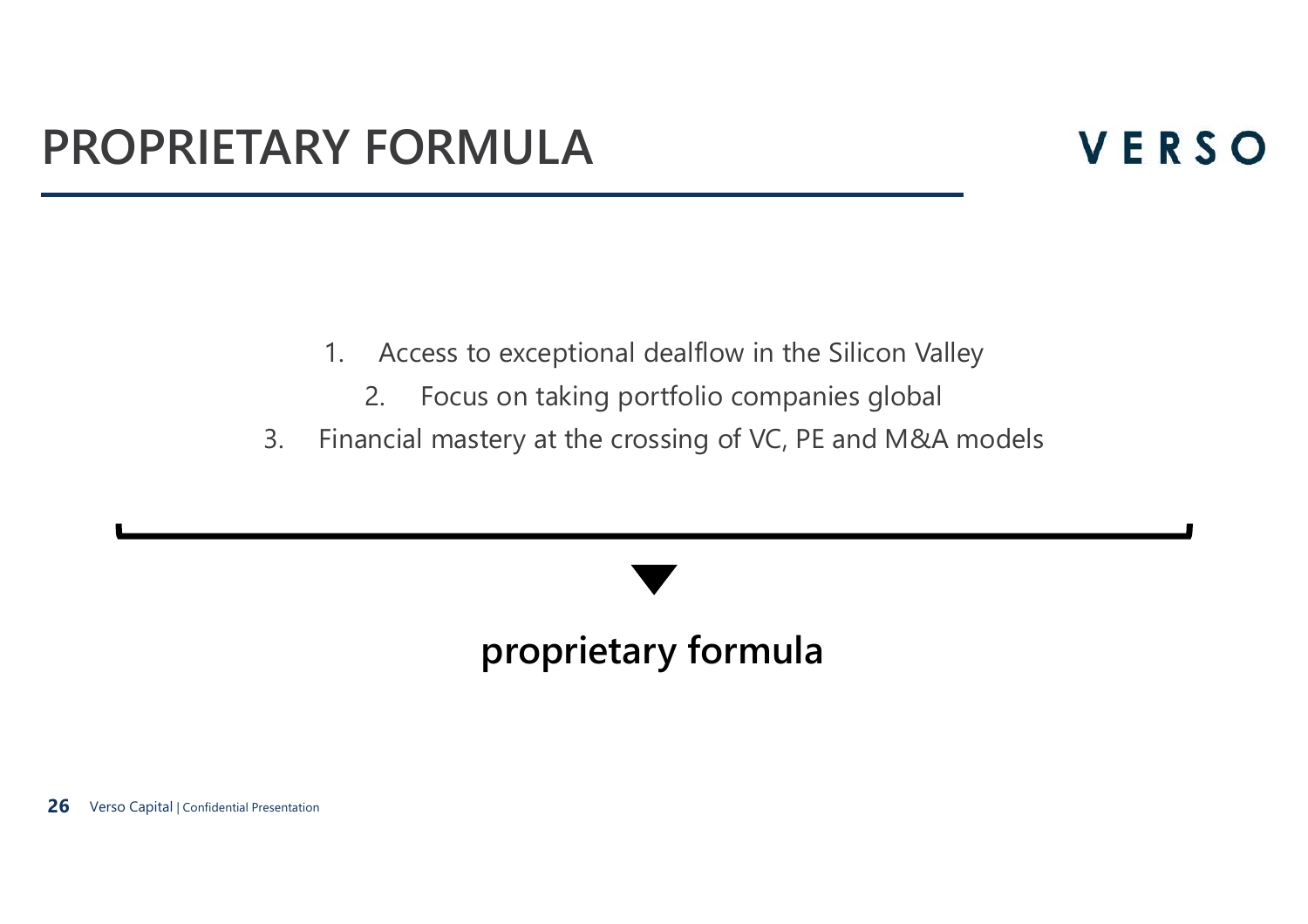#### **INVESTMENT PARAMETERS**

#### VERSO

| 1. preferred stage    | agnostic by nature - post MVP and strong US traction        |
|-----------------------|-------------------------------------------------------------|
| 2. potential          | USD 1+ billion valuation                                    |
| 3. key themes         | relevance, reliability and resilience fitting in our vision |
| 4. sufficient market  | TAM of no less than USD 5 billions with market traction     |
| 5. scalability        | established monetization strategy                           |
| 6. economic viability | high LTV / CAC with robust acquisition channels             |
| 7. execution          | world-class team and capabilities                           |
| 8. exit strategy      | clear path to IPO or M&A event                              |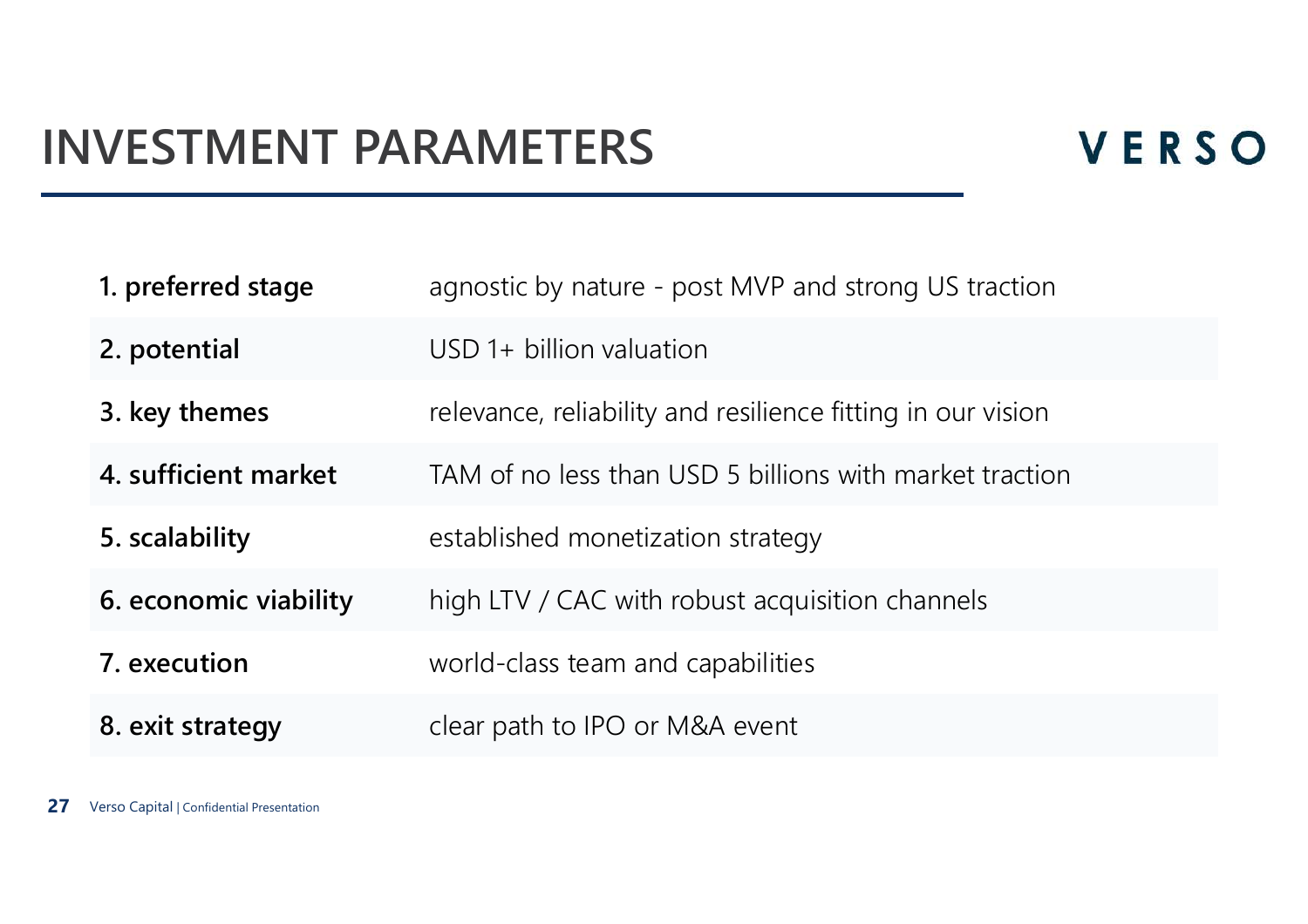- 1. access to Silicon Valley best of the best venture capital firms and founders
- 2. specific screening out of the selected dealflow
- 3. opportunistic with preference for edtech, foodtech, cleantech
- 4. reliance over top-in-class product marketing know-how
- 5. preference for post product validation with solid traction
- 6. focused on international activation outside the US
- 7. entry point negotiated under advantageous terms
- 8. not reinventing the wheel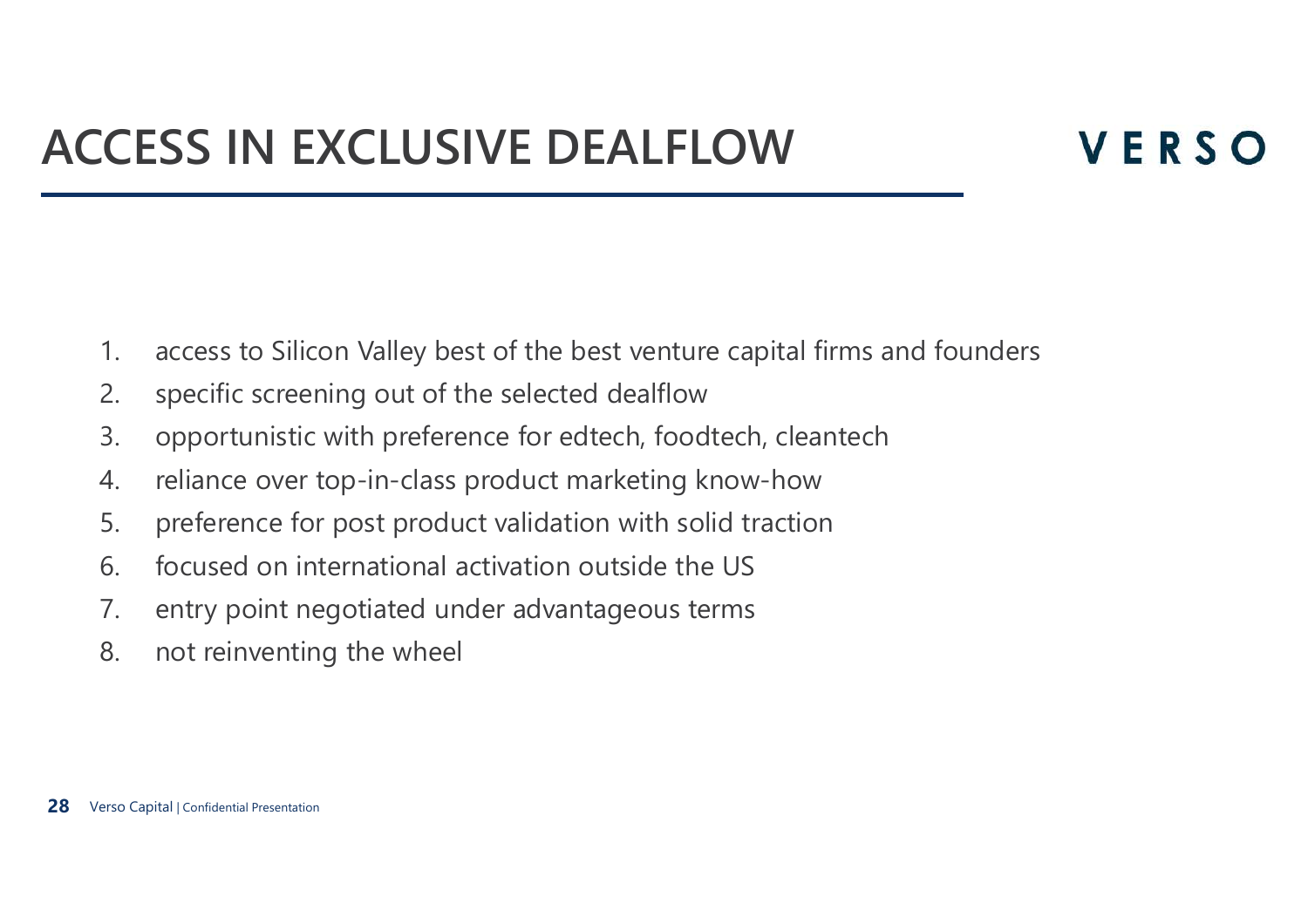#### **invested over USD 450,000,000 since 2017Including some of the best Companies in Global Tech**



**impossible foods, USAUSD 28,000,000 (2019)**



**postmates, USAUSD 25,000,000 (2019)**

JU ST

sg

**just, USAUSD 86,000,000 (2019)**

**sweetgreen, USAUSD 20,000,000 (2019)**



**grab, SingaporeUSD 17,000,000 (2018)**

 ${\boldsymbol{\mathcal{R}}}$ 

**revolut, UKUSD 20,000,000 (2020)**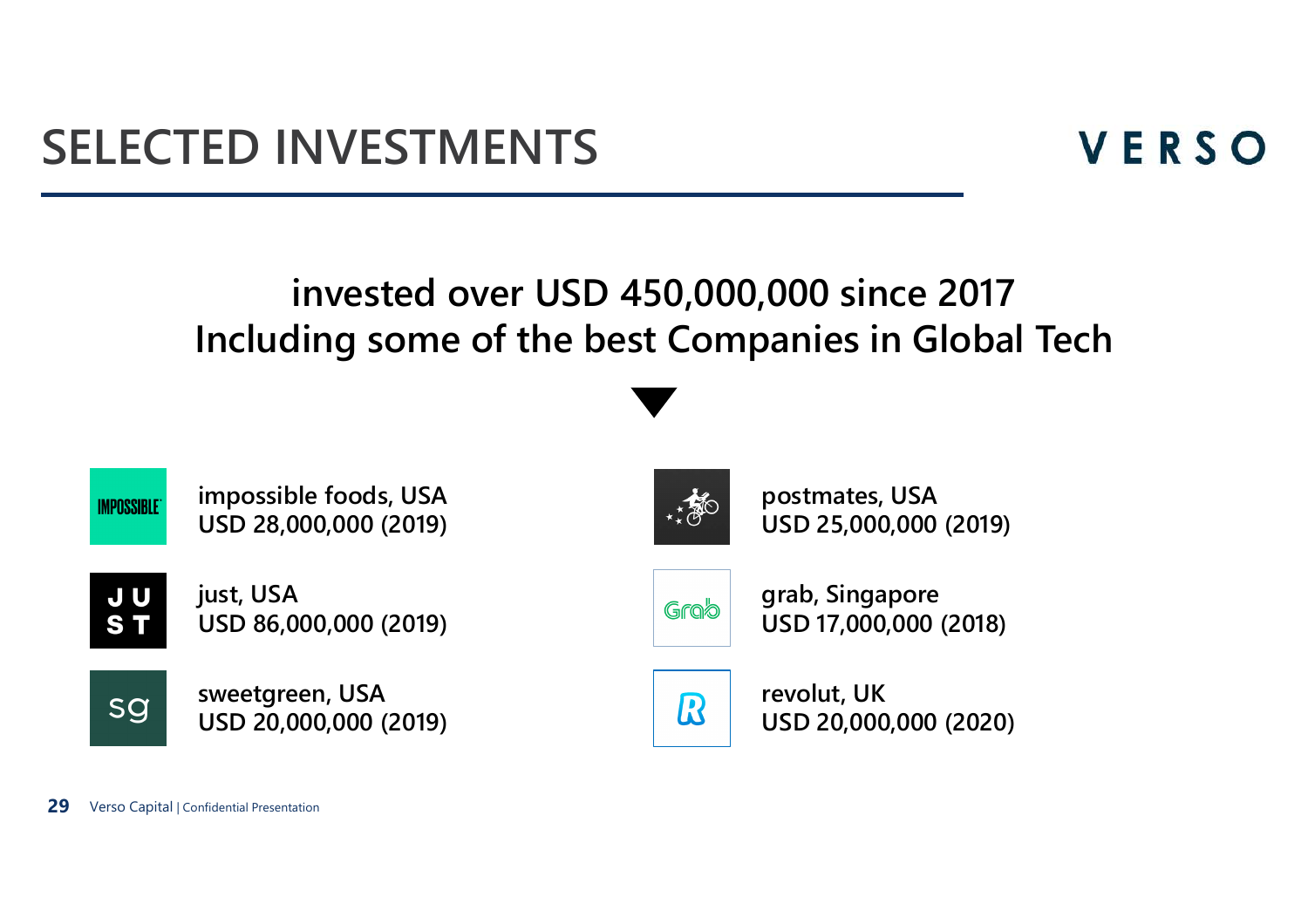#### **PROFESSIONAL SERVICE PROVIDERS**

#### VERSO



accounting and external audit

**TaylorWessing** 

international legal counsel



US legal counsel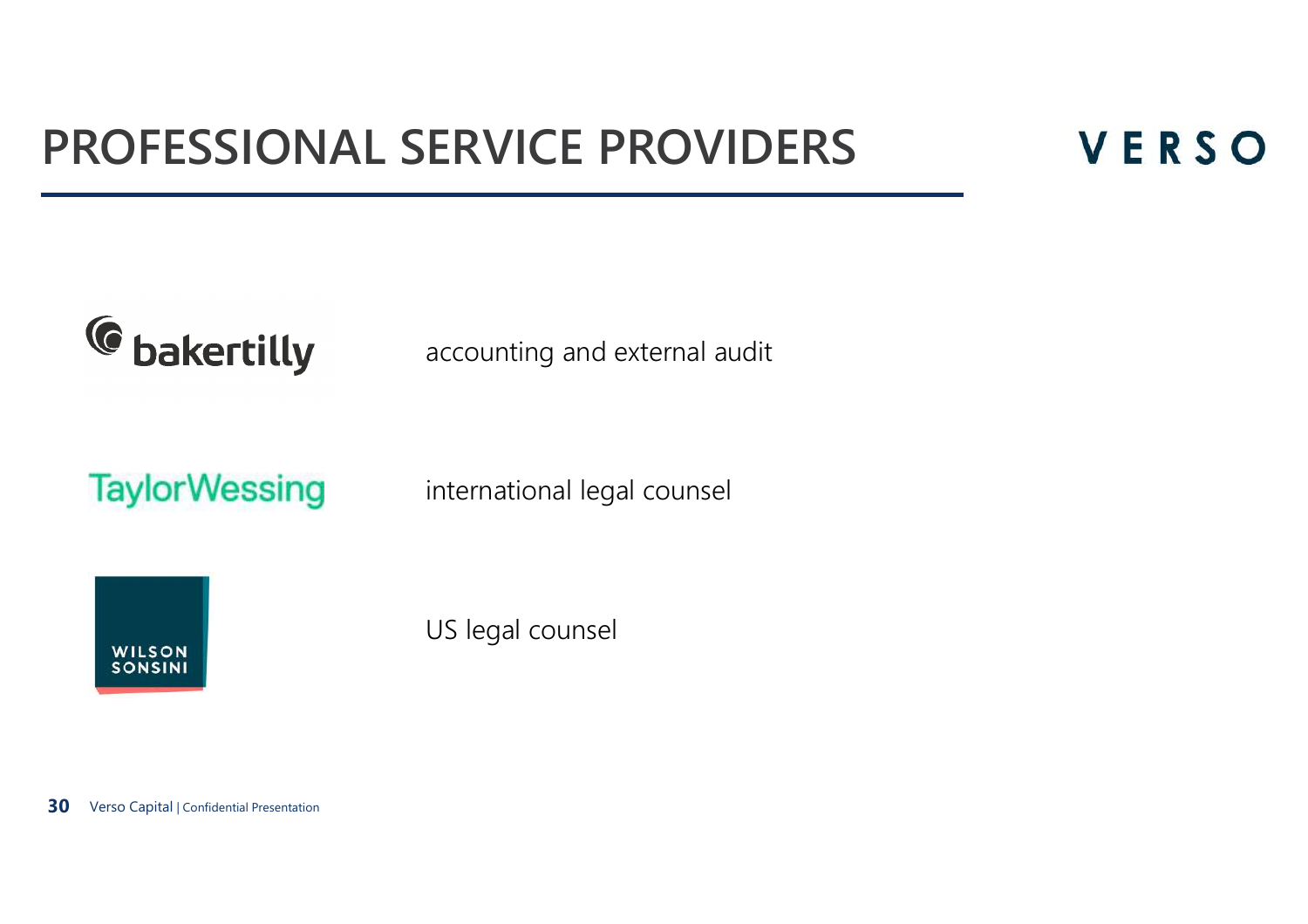## **WE ADVISE, WE INVEST, WE EXECUTE.IN A DISRUPTED AND RISKY WORLD.A WORLD OF NEW OPPORTUNITIES.**